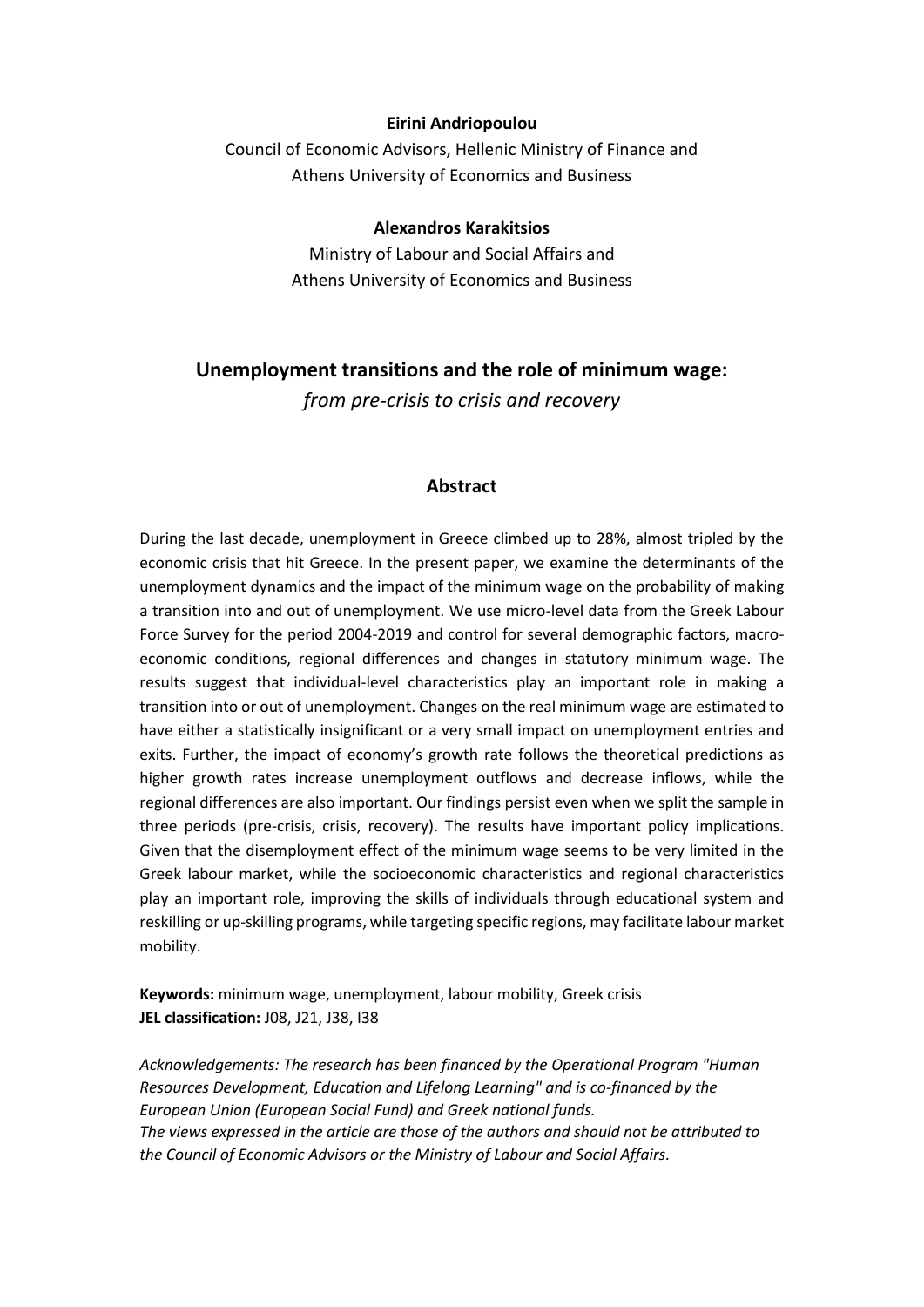# *Authors Details*

Eirini Andriopoulou Current Affiliation: Council of Economic Advisors, Hellenic Ministry of Finance and Athens University of Economics and Business

Address: Nikis 5-7, 105 63, Athens, Greece Email: [e.andriopoulou@minfin.gr,](mailto:e.andriopoulou@minfin.gr) [eandriop@gmail.com](mailto:eandriop@gmail.com) Phone: 2103332057, 693 6941038 Orcid: <https://orcid.org/0000-0003-4788-4563>

Alexandros Karakitsios (Corresponding Author) Current Affiliation: Ministry of Labour and Social Affairs and Athens University of Economics and Business Address: Stadiou 27, Athens Email: karakalex@aueb.gr Phone: 2131516198, 697 6629888 Orcid[: https://orcid.org/0000-0003-1305-3075](https://orcid.org/0000-0003-1305-3075)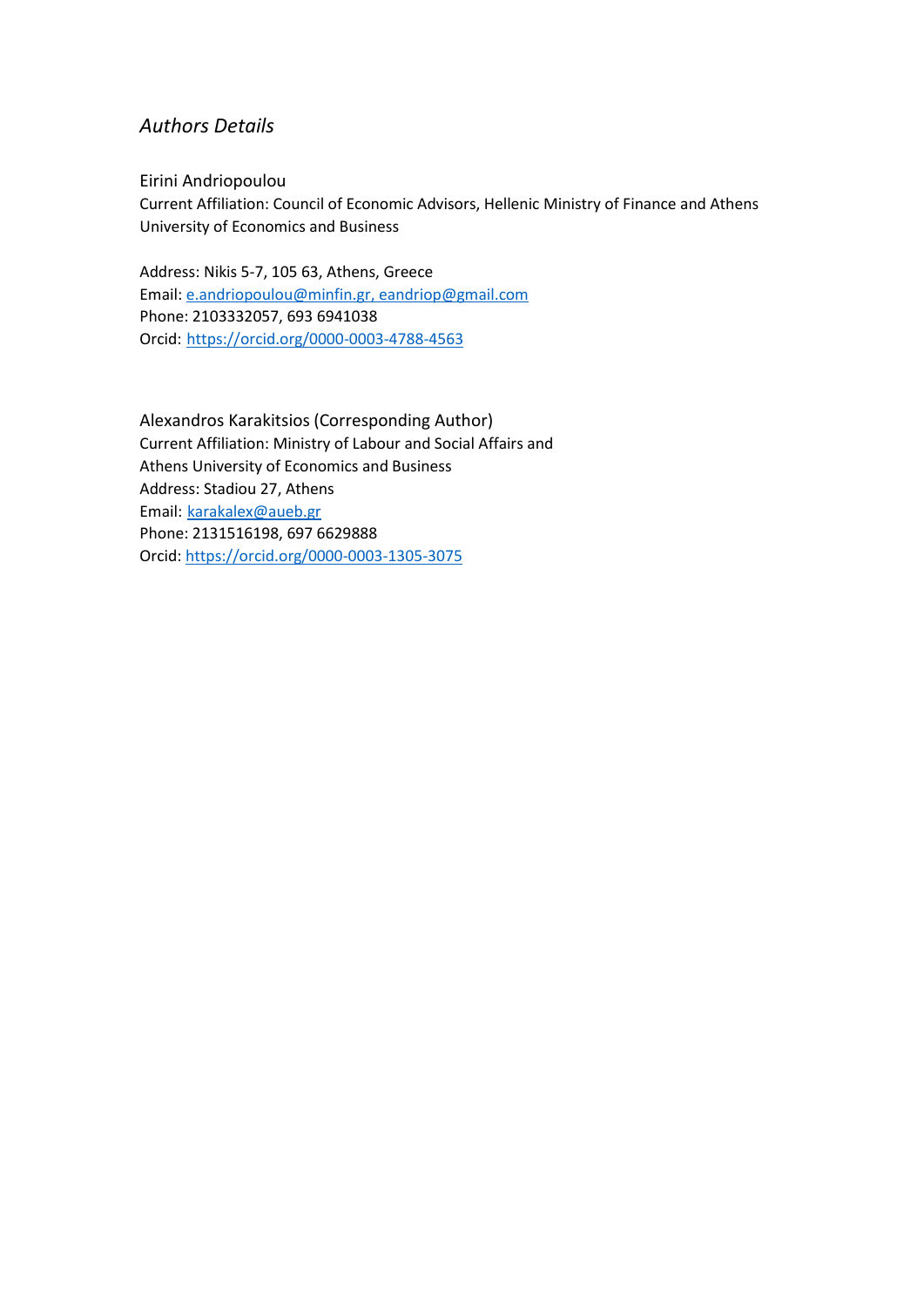#### **1. Introduction**

In the last decades, the issue of mobility in the labour market has been in the core of the policy making agenda in terms of increasing flexibility and ensuring higher levels of labour market participation and employment. There are different types of labour market mobility that can be studied such as geographical mobility of workers, mobility across different sectors, changing jobs within the same sector, shifts from full time to part time and *vice versa*, as well as transitions from employment to unemployment or inactivity, and *vice versa*. Particularly, in times of economic downturns, labour market flexibility is considered to be an important tool in order to restore unit labour cost and competitiveness. This was the case of Greece during the recent economic crisis, as in the pre-crisis era wages grew faster than the productivity growth and much faster than the Euroarea average<sup>1</sup>. Thus, already from the first economic adjustment program, the implementation of labour market reforms in order to reduce rigidities in the labour market legislation and institutions was a priority. By increasing flexibility in the labour market, along with the measures of fiscal consolidation, it was expected that nominal wages and relative prices would adjust. In the absence of exchange rate and monetary policy tools, the internal devaluation path was the preferred scenario for correcting the large external imbalances. Labour market reforms were also expected to increase mobility in the labour market and in particular ease entry to the formal labour market for groups like women and the young, and facilitate transition from temporary to permanent contracts (see European Commission 2010, p. 27).

The labour market measures pursued during the three bailout programs focused on the framework of collective bargaining<sup>2</sup>, the national minimum wage setting, enhance flexible forms of employment and ease firing protection<sup>3</sup>, tackle undeclared labour

 $1$  In particular, the wage growth consistently outpaced productivity gains (31.3% vs 6.8%) over the decade preceding the Greek crisis, in part reflecting spillovers from high public wage increases.

<sup>&</sup>lt;sup>2</sup> The reforms related to collective bargaining included: a) the reduction of length of collective contracts' validity and revisions of the 'after effects' of collective contracts, b) the removal of 'tenure' in all existing legacy contracts in all companies, c) the freeze of 'maturity' until unemployment falls below 10 percent, d) the decentralization of collective bargaining even at individual level.

<sup>&</sup>lt;sup>3</sup> Reforms concerning the employment protection legislation included: a) the elimination of workers' unilateral recourse arbitration, b) the revision of firing rules and costs, c) the extension of probationary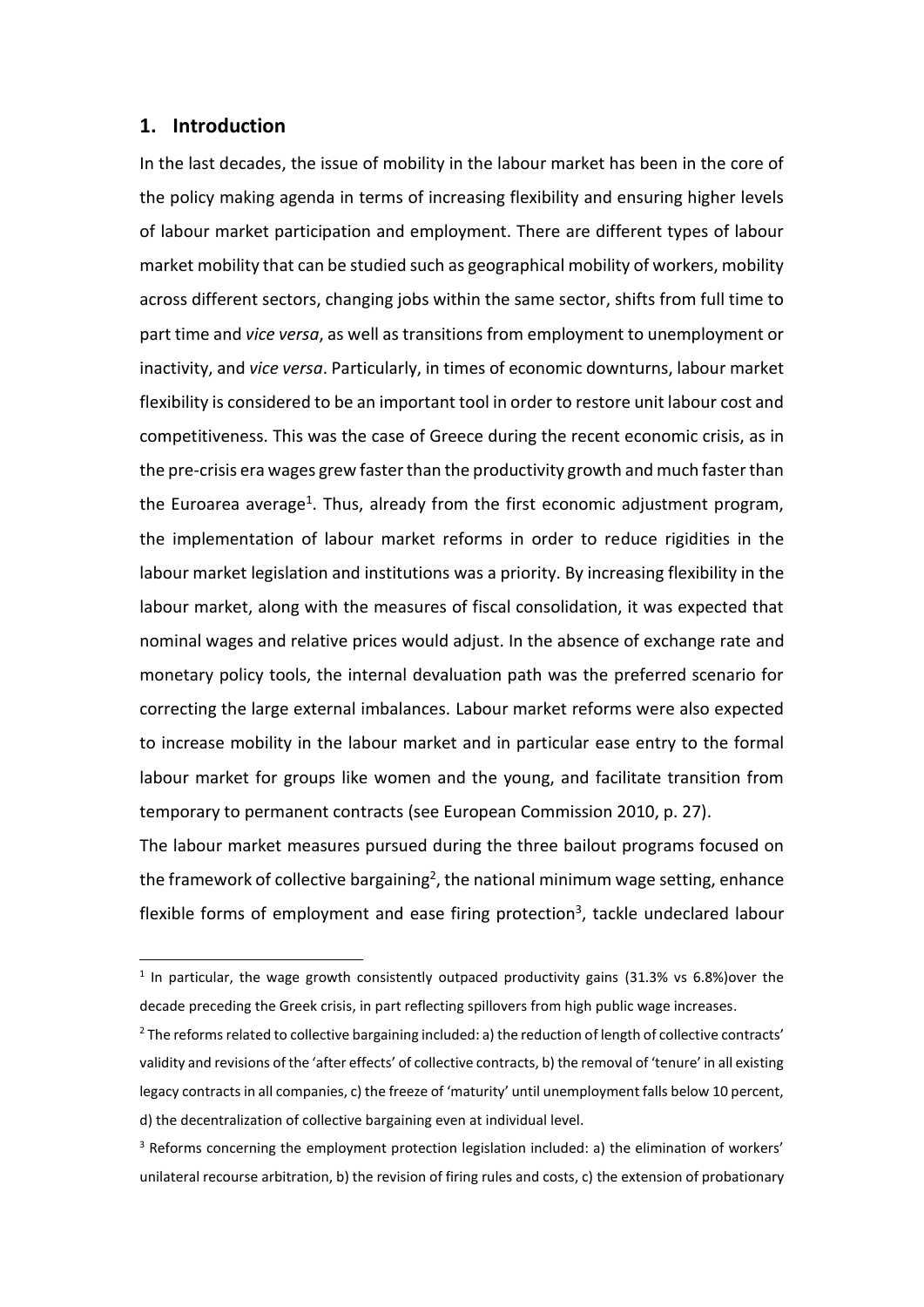and to a lesser extent lower non-wage labour costs<sup>4</sup> (European Commission 2010, 2012, 2015). One of the most important policy changes concerned the adjustment in minimum wage that took place in 2012, which foresaw the immediate realignment of the minimum wage level determined by the national general collective agreement by 22 percent at all levels based on seniority, marital status and daily/monthly wages and its freeze until end programme period, as well as the introduction of a sub-minimum wage for youth 10% lower than the general statutory minimum wage.

Most of the labour market measures were front-loaded in the program period and in fact the liberalization of the labour market moved in a much faster pace than the product market deregulation. Despite the reforms undertaken the unemployment in Greece skyrocketed from 7.8% in 2008 to 27.5% in 2013, while the equivalized disposable income declined by 42% much more than the decline in GDP per capita that was 26% in real terms<sup>5</sup>. Yet after 2013, the rate of decrease in unemployment was much higher than the rate of increase in the mean equivalized disposable income and GDP per capita (Andriopoulou et al. 2019). In 2019, the minimum wage was increased back to pre-crisis levels (by 11%) and the sub-minimum wage for the youth was abolished.

Given all the above, we observe that the period of the Greek economic adjustment programs offers a unique case for studying the effect of labour market reforms including changes in the minimum wage on labour market outcomes such as employment levels and mobility. The current paper focuses on the examination of unemployment exits and entries and tries to identify what are the determinants that could enhance or disrupt labour market mobility. The fact that two large changes in the statutory minimum wage took place, also in opposite directions (one in 2012

period, d) the recalibration rules collective dismissal, e) the revision of part-time and temporary work regulations in order to facilitate the use of part-time work.

<sup>4</sup> Most of the reforms were legislated with omnibus laws e.g. laws 4024/2011, 4046/2012, 4093/2012, 4172/2013, 4254/2014, and Law 4583/2018 for subsidizing social insurance contributions for workers below 24 years old.

<sup>&</sup>lt;sup>5</sup> The largest drop in disposable income is between 2009-2014, while the largest drop in GDP is between 2007-2013. 2007 is the last year with a positive growth rate before the crisis, 2009 is the year with the highest disposable income, while 2013 is the peak of the crisis in terms GDP drop.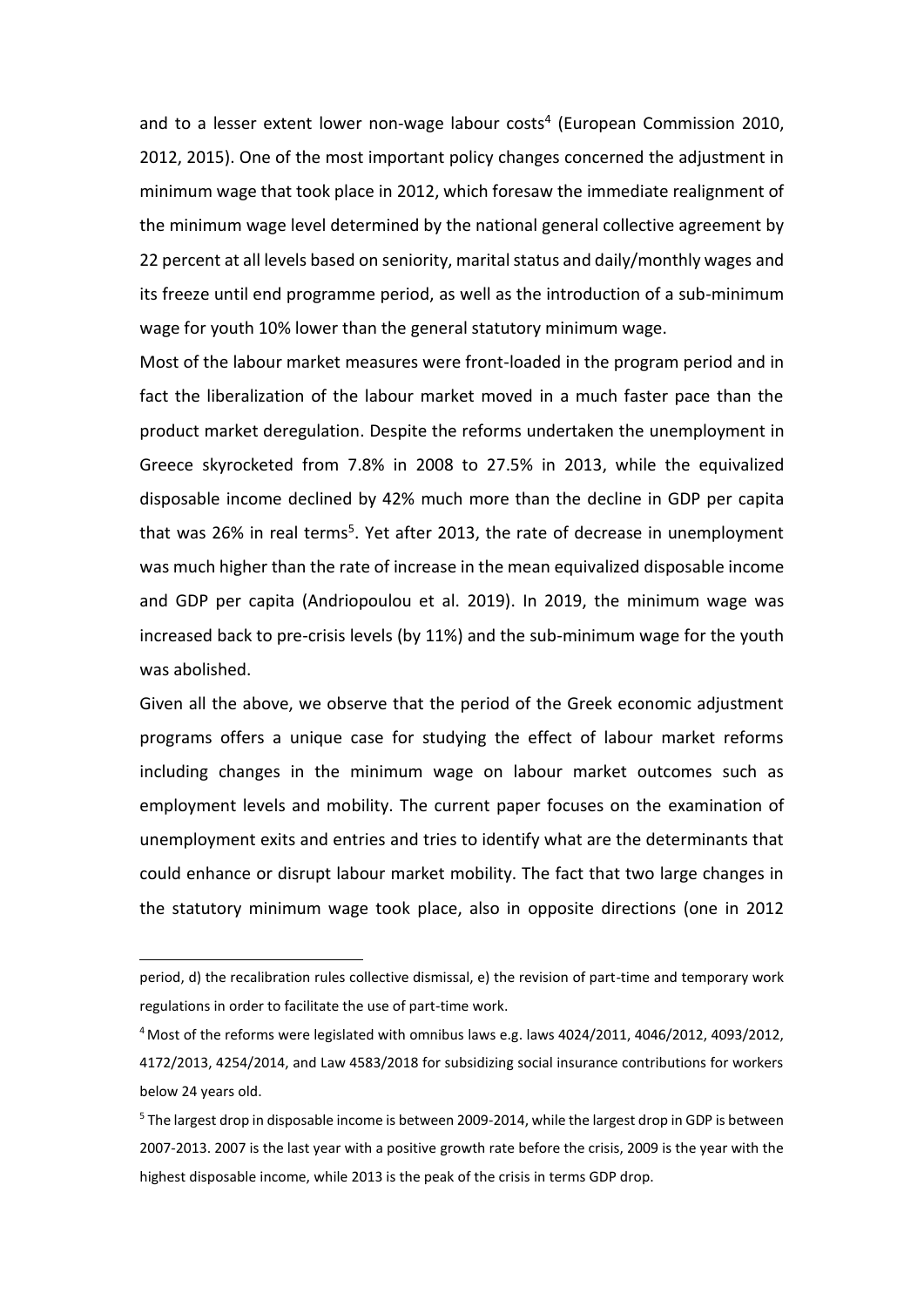during the second economic program and one in 2019 in the early post-program period) offers also the opportunity to examine whether the minimum wage plays a role as determinant of transitions from unemployment to employment and vice versa. This question is particularly interesting given that a vast amount of empirical literature has explored the relationship between minimum wage and employment through aggregate data or employment data from the side of firms, but less attention has been paid to the possible effect of minimum wage to transitions from employment to unemployment and vice versa. We aim to fill this literature gap by analyzing whether a change in the minimum wage level affects the probability of exiting or entering unemployment measured at the individual level, while at the same time controlling for a series of other determinants (individual characteristics, macroeconomic conditions, regional characteristics etc.) as well as unobserved heterogeneity across individuals. The particular characteristics of the examination period offer also the opportunity to split the sample in sub-periods defined by the growth rate of the economy and thus examine whether the effect of the traditional determinants such as age, gender, marital status and educational endowment differentiate during economic downturns and to what extent they account for individuals' transition from employment to unemployment in comparison to reform effects such as the minimum wage changes.

The paper findings are useful for policy making not only at national but also at the EU level and can contribute to the discussion that has started for the Directive of the European Parliament and of the Council on adequate minimum wages in the European Union. In the legislative proposal the European Commission (2020a) considers adequate wages an essential component of the EU model of a social market economy and presents a clear position that convergence across Member States in this area contributes to improving the fairness of the EU labour market, stimulating productivity improvements and promoting economic and social progress. It also states that the role of minimum wages becomes more important during economic downturns. As a reaction to the proposal directive on adequate minimum wages, a general discussion has been activated, with the IMF purporting wage restraint in countries with a weaker external position and sluggish productivity growth and faster wage growth in countries with a stronger external position to help the rebalancing process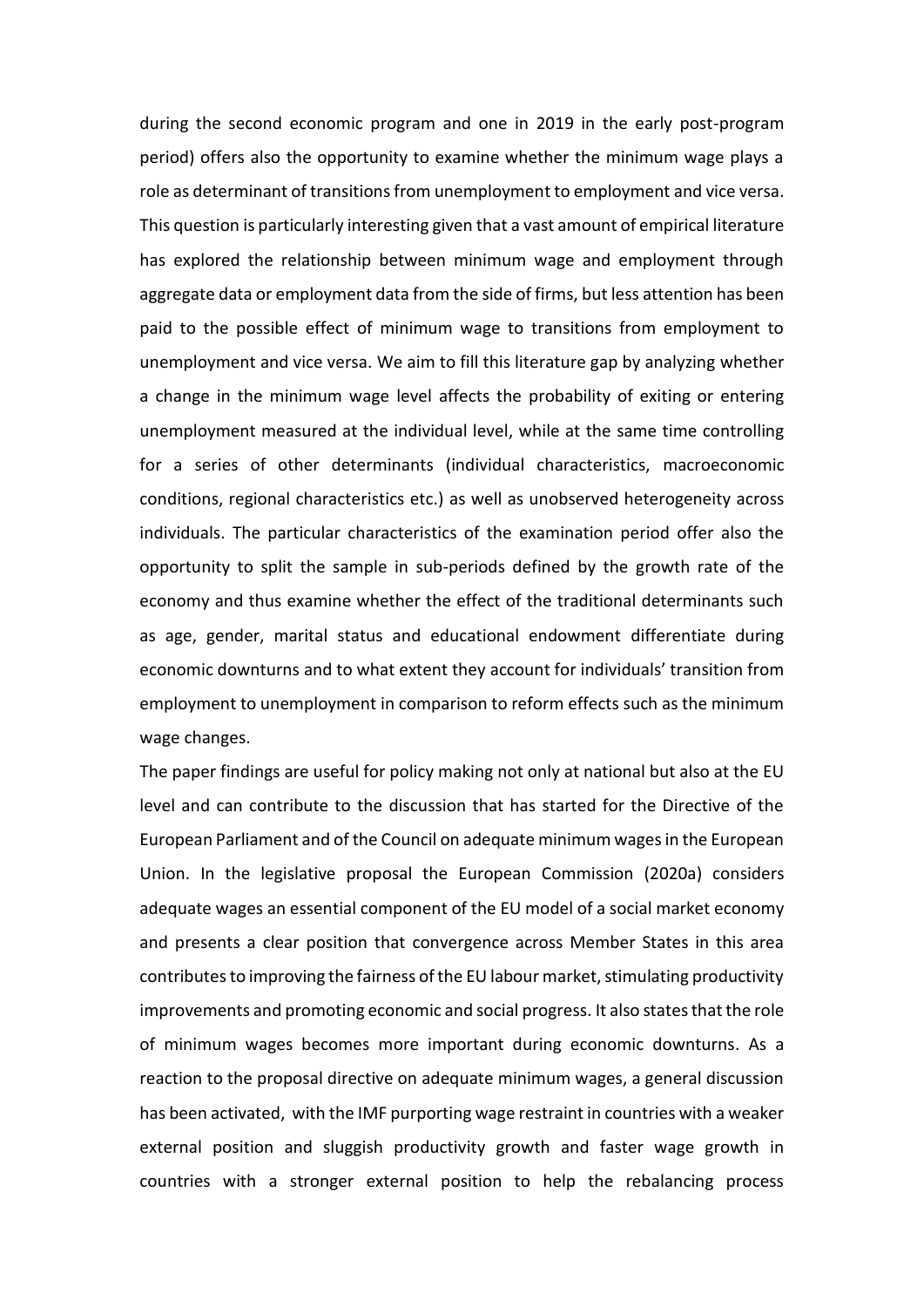(Detragiache et al. 2020). The debate is highly relevant for the current juncture of the Covid-19 crisis, which has particularly hit sectors with a higher share of low-wage workers such as retail and tourism and has had a stronger impact on the disadvantaged groups of the population. It is also relevant for the post-Covid period, given that the increased automation, digitization, and robotization are expected to contribute even further to job polarization in the EU, as a decline of employment in medium-paid occupations and a simultaneous increase of low and high-paid occupations is on-going (Sebastian and Biagi 2018; European Commission 2020b).

All the above, make the study of the Greek case even more interesting for estimating the effects of changes in minimum wage in different phases of economic cycles. The rest of the paper is structured in the following way: the second section presents a literature review, while the third the data and the methods used in the applied analysis. The results are outlined in the fourth section, while the fifth section concludes.

#### **2. Literature review**

The paper touches upon two distinct fields in the literature of labour economics: the one of employment/unemployment dynamics and that of the economics of minimum wage. We combine elements of both fields in order to identify the determinants of mobility in the labour market from the perspective of identifying what are the factors that affect the individual probability of making a transition into or out of unemployment.

In the relevant literature, there are studies focusing on individual characteristics, such as demographics, on the phase of the economic cycle and on the impact of specific labour market institutions, such as the minimum wage.

A significant part of this literature focus on the relation between past unemployment experience and its impact on the predicted unemployment probability rather than individual characteristics (Akerlof and Main, 1980; Arulampalam et al., 2000; Arulampalam, 2002; Burgess and Turon, 2005).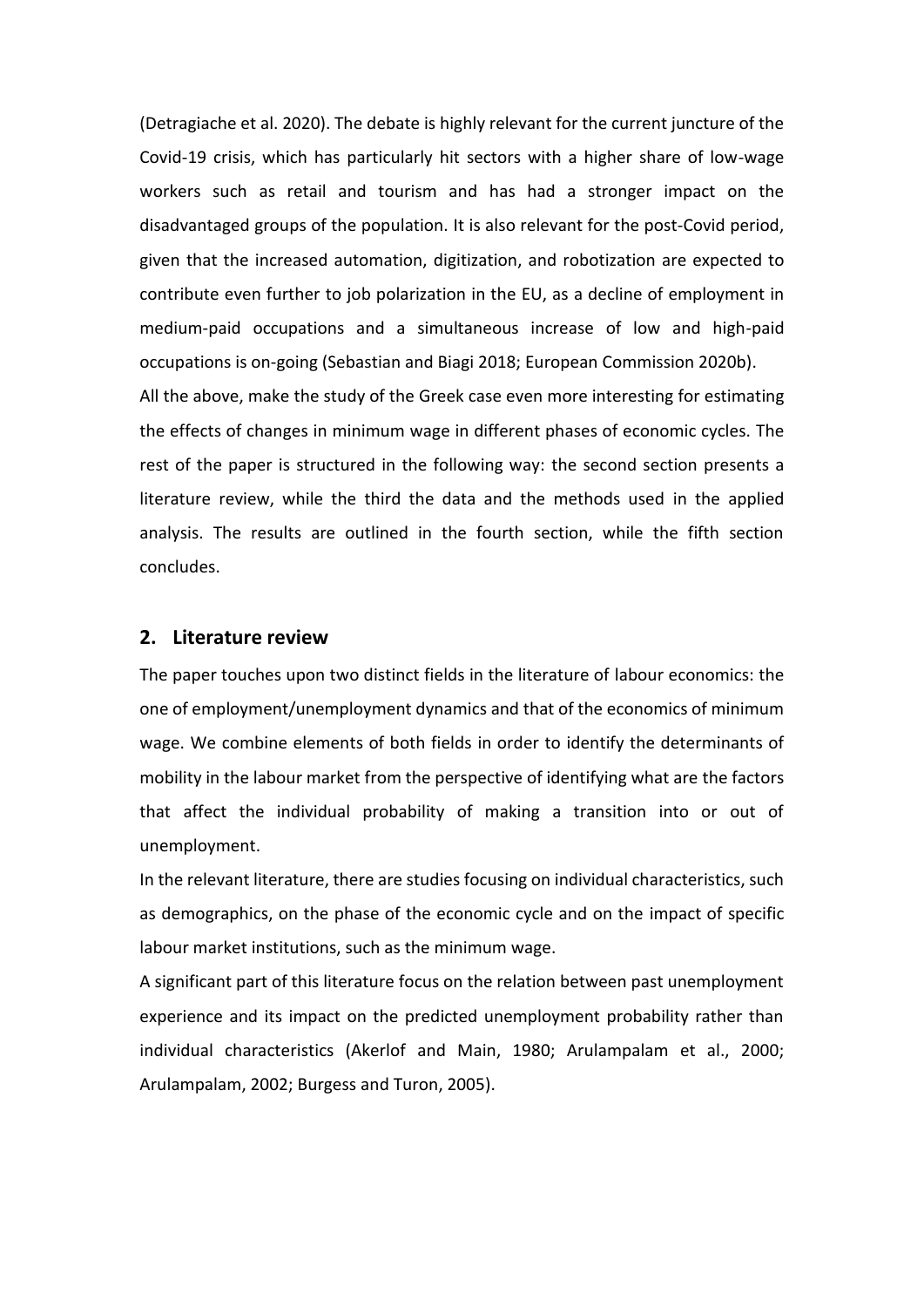Bradley et al. (2003) focus on skills and find that high-skilled workers are more likely to keep a "good" job, but unskilled workers seem to be trapped in a vicious cycle of employment in the low-skilled sector, unemployment, or inactivity. They also find evidence of scarring effect. Gang (2003) confirms this finding for United States and Germany concluding that high-skilled workers experience shorter spells of unemployment.

Uhlendoff and Zimmermann (2014) also focused on individual characteristics and especially on nationality, finding that despite the fact that there are no differences in the probability per se between migrants and native Germans, the latter are estimated to spend less time in job search. However, they detect variations in probability of exiting from unemployment across ethnicities. Caliendo and Uhlendorff (2008) analyze the mobility between self-employment, wage employment and unemployment. They find that being non-employed in the past increases the probability of being self-employed and vice versa. Also, other individual-based determinants are examined like marital status, disability, nationality, number of children, and higher educational level attained. The relevant results reveal that these characteristics significantly affect the probability of moving from wage employment to self-employment or unemployment.

Apart from individual characteristics, a part of the literature has been dedicated to the link between the phases of economic cycle and unemployment transitions. Firstly, Cockx and Dejemeppe (2005) find that exit from unemployment is significantly affected by seasonal and cyclical variations but the skills deterioration and demotivation also play an important role on the unemployment probability. The relation between cyclical variations and unemployment transitions has also been studied by Shimer (2012) who find that the workers' separation probability in the US was weakly countercyclical until the mid-1980s and during the last two decades is almost acyclic. Furthermore, Garcia and van Soest (2017) use administrative data from Spain Social Security for dynamic analysis of unemployment. They find that unemployment to employment transition is pro-cyclical while the opposite is countercyclical. Also, they argue the crisis impact was stronger in the job finding rates and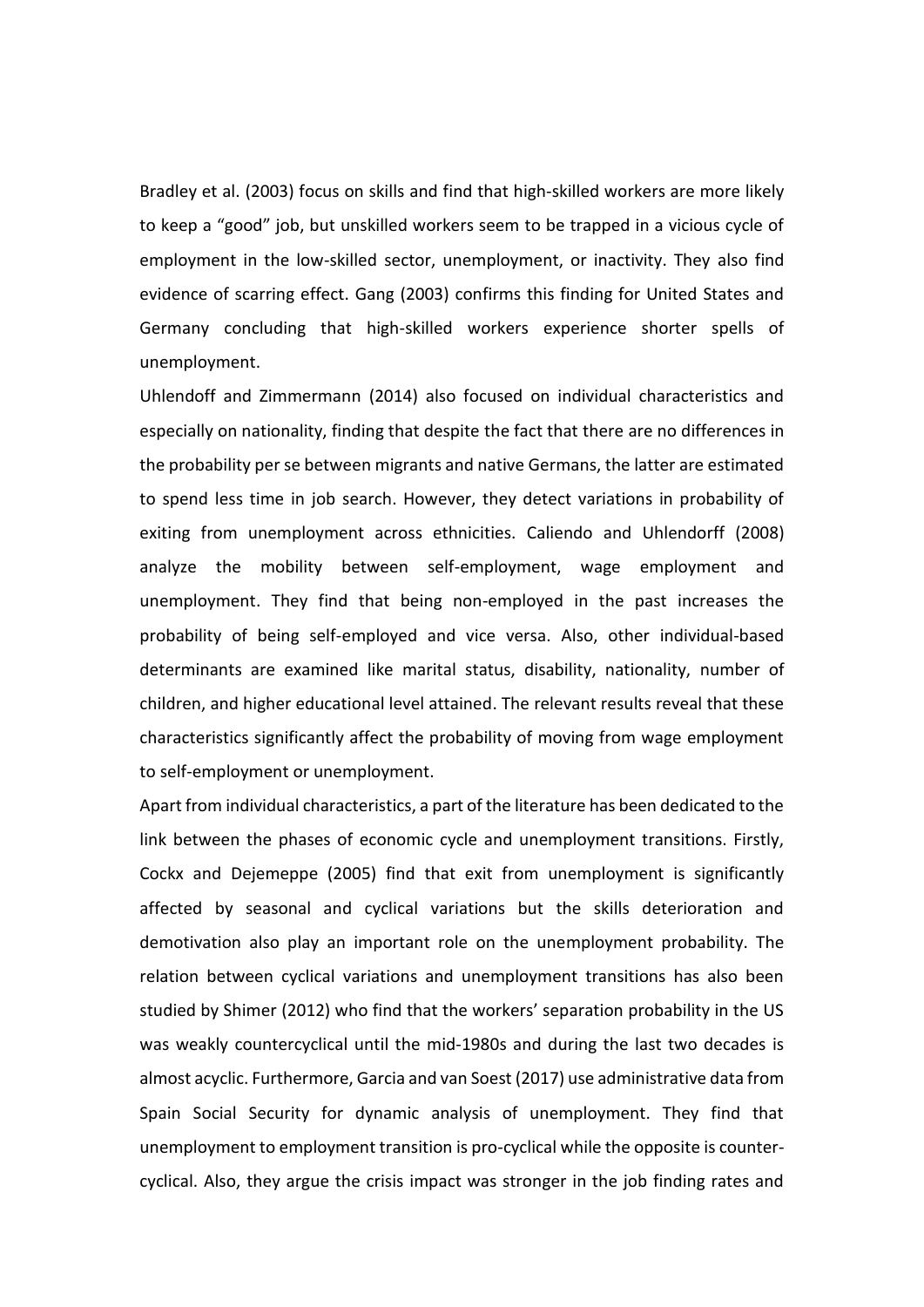weaker in the separation rates highlighting the importance of policies that connect individuals with the labour market during recession.

Regarding the impact of minimum wage on labour market flows, there is a number of studies focusing especially on that [Portugal and Cardoso (2006), Brochu and Green (2011), Dube et al. (2015) All these studies are mainly conducted with either aggregate or individual-level data and find that a minimum wage increase is followed by a decrease in job separations.

Regarding minimum wage in Greece, Yannelis (2014) and Kakoulidou et al. (2018) focus on the 2012 minimum wage reform and its impact on employment and employment dynamics. A substitution channel between workers below and above 25 years is found by Yannelis due to the youth subminimum wage introduction. As for employment dynamics, the positive employment effect is through new hires and there is no effect through job destructions. On the contrary, Kakoulidou et al. do not find significant changes in employment probability between two close substitute agegroups (22-24 and 25-27), but they find a positive impact on job-finding rate and no significant impact on job losses.

In EU level, the most important studies are Ward & Macchiarelli (2014) and Monastiriotis et al. (2019). Both find significant differences in transitions patterns especially between countries of Southern Europe and Nordic countries. Moreover, these transitions are found to be sensitive to economic conditions as also found by Fontaine (2016) in the case of France. Hence, economic downturns are estimated to lead to higher probability of moving into unemployment and vice versa.

Cassandro et al. (2020) present a novelty by adding to the determinants of individual probability of getting unemployed the routine-task intensity of the occupation. They find that workers employed in routine-intensive occupations do not display higher unemployment risk than the rest of the workforce. However, when cognitive and manual tasks are distinguished, it turns out that workers employed in occupations entailing a large proportion of routine cognitive tasks (such as workers employed in service occupations as cashiers or call-center operators) are in fact exposed to a relatively higher risk of becoming unemployed.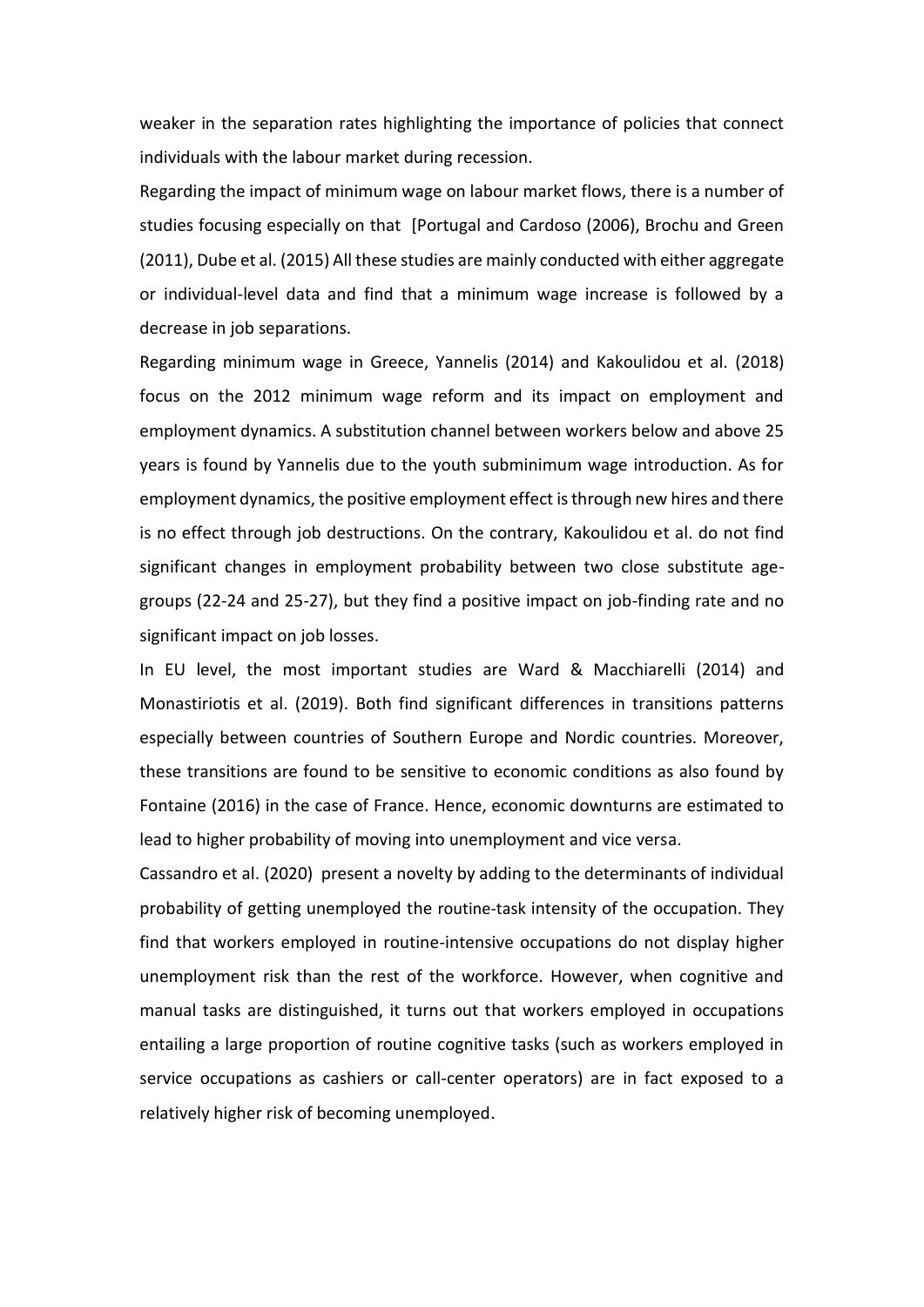By exploring the effect of the minimum wage on unemployment transitions, controlling for other socioeconomic, macroeconomic and regional factors the study adds to the relevant literature. The key elements of the present paper's contribution are the introduction of a minimum wage – related variable, individual characteristics and economic growth into a single model in order to estimate the effect of minimum wage on unemployment transition. Further the estimation is conducted for a long period including a deep and prolonged economic crisis period when the national minimum wage was cut and a youth subminimum wage was introduced.

### **3. Methodology & data**

The analysis of this paper is based on quarterly longitudinal micro data from Greek Labour Force Survey (LFS) between 2004 and 2019. The Greek LFS, produced by Hellenic Statistical Authority (EL.STAT.) in quarterly basis, provides data on labour force participation of people aged above 15 years and on persons that do not participate actively in the labour force. LFS dataset is a rotating panel dataset as one sixth of the sample is replaced each quarter. Thus, each individual can participate in the survey for up to six quarters (q1 to q6). In total, the pooled panel we use comprises of 4,320,662 observations corresponding to 832,542 individuals participating in the survey for at least one quarter. The dataset used in the logit analysis is the unbalanced one. Yet, for spell analysis also the balanced panel is used, which includes only those individuals who participate in the sample for six consecutive quarters. The balanced dataset includes 1,433,022 observations corresponding to 238,837 individuals. In the analysis below, both balanced and unbalanced datasets have been restricted to those who actively participated in the labour force, i.e. those who were employed or unemployed. Therefore, transitions from inactivity to employment and vice versa are excluded.

One way to study unemployment transitions is through individuals' employment and unemployment spells (Kaitz 1970; Akerlof and Main 1980). An unemployment spell can be defined as a continuous period during which the individual is unemployed and, thus, the beginning of an unemployment spell in our analysis is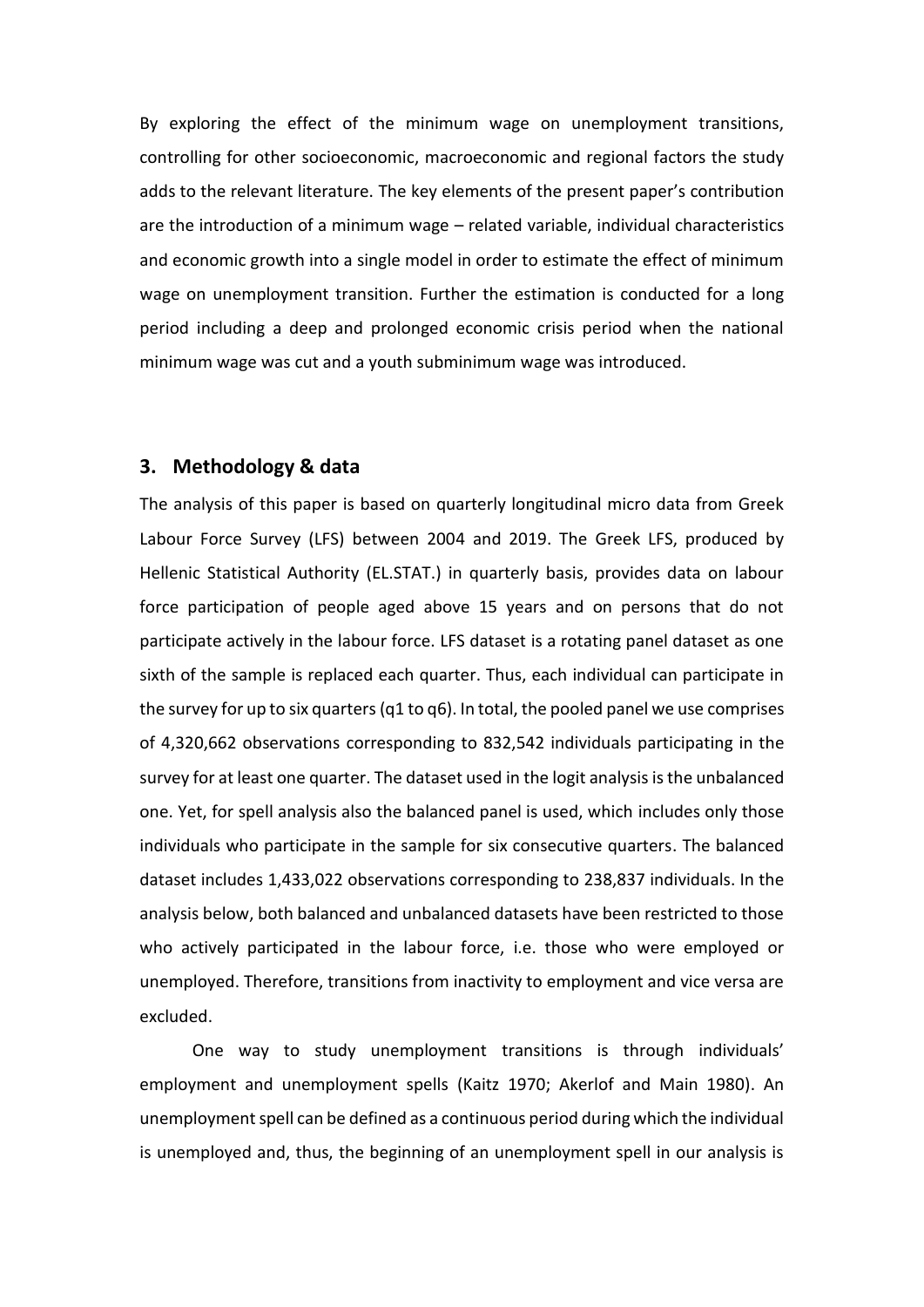the first quarter that the individual is unemployed, and it ends the quarter that he finds a job. In this way, the total period of survey for each individual is divided into smaller periods (spells into and out of unemployment). The study of frequency and duration of unemployment spells is important for policy making as it offers indication of the size of mobility in the labour market and of the extent to which unemployment is transitional or more permanent. The main discrepancy of spell analysis is the problem of left and right censoring, caused by the fact that the length of spells is limited by the observation window of the survey (six months in the case of the LFS).

Apart from studying the frequency, duration and recurrence of unemployment through spell analysis, we also examine the determinants of transitions into and out of unemployment, focusing on the role of minimum wage, certain individuals socioeconomic variables controlling also for macroeconomic, regional determinants as well as for the unobserved heterogeneity. The model used is a simple binary multivariate logistic model:

$$
Pr(y_{it} = 1) = F(\beta x_i) = p_{it}
$$

and

$$
Pr(y_{it} = 0) = 1 - F(\beta x_i) = 1 - p_{it},
$$

where  $y_{it}$  is the dependent variable capturing the transition in question (transition into or out of unemployment).  $y_{it} = 1$  when the individual has a transition (enters or exits unemployment) and  $y_{it} = 0$ when the individual is in the same status as in the previous year. F is the logistic distribution  $F(z) = \frac{exp(z)}{1+exp(z)}$  $\frac{exp(z)}{1+exp(z)} = \Lambda(z)$ , x and  $\beta$ , the vector of explanatory variables and their respective coefficients. When we control for unobserved heterogeneity or frailty, an individual-specific unobserved characteristic u is added.

$$
Pr(y_{it} = 1) = F(\beta x_i + u_i) = p_{it}
$$

We estimate u using random effect techniques, in particular Gauss-Hermite quadrature. In the tables, we present the standard deviation of the heterogeneity variance, "sigma\_u", and "rho" which is the ratio of the heterogeneity variance to one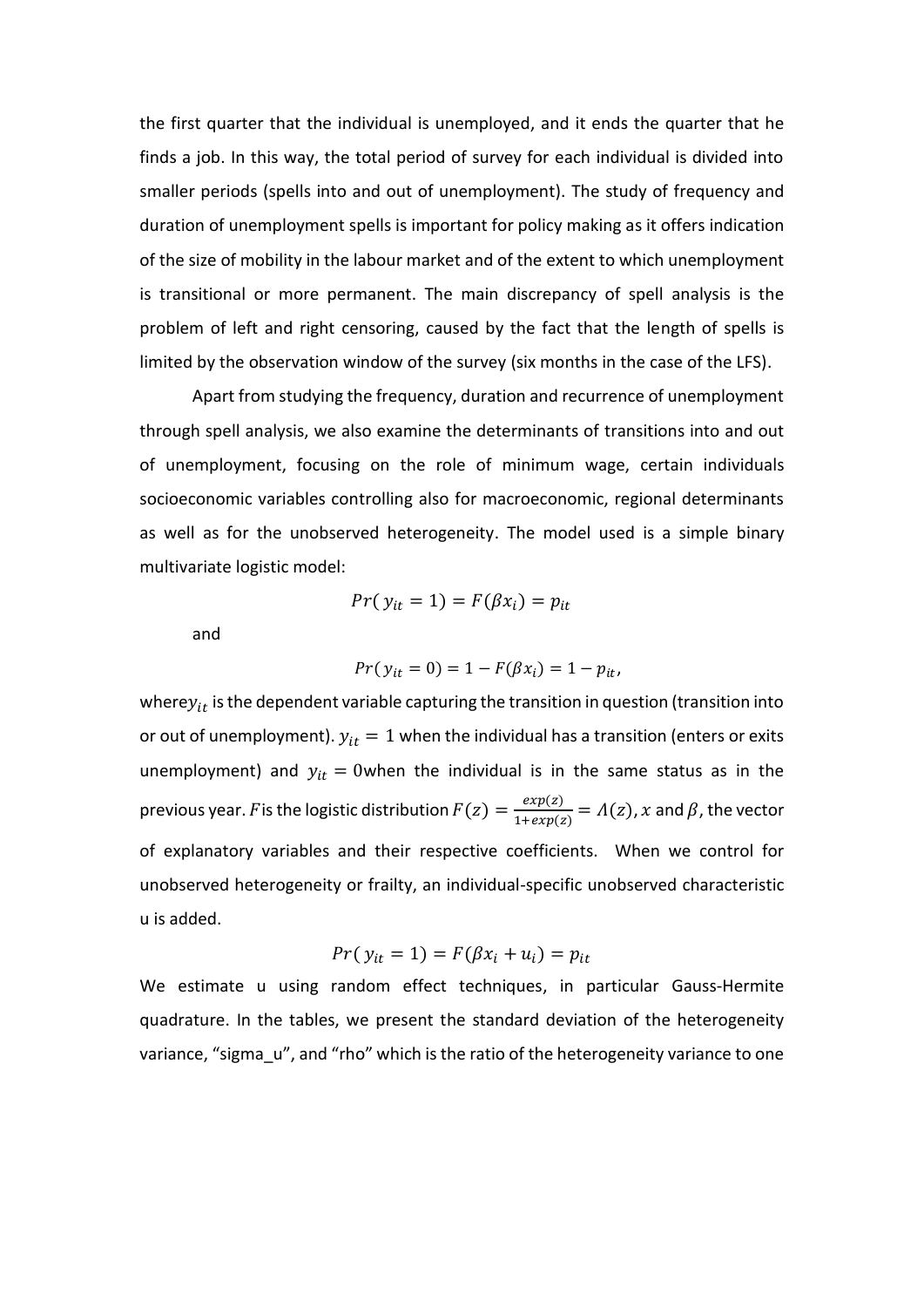plus the heterogeneity variance<sup>6</sup> and in a way indicates how much of the model variance is due to unobserved heterogeneity.

In the basic specification of the model for unemployment entry or exit, the estimated X is a vector included three groups of independent variables. One group with the variables related to the minimum wage (percentage difference and interaction with age groups). A second group with variables related to the socioeconomic status of the individuals such as age group, gender, marital status, nationality. Finally, a third one another group with vars capturing geographical regions, seasonality and the difference in growth rate (q-o-q).

### **4. Results**

#### **4.1 Spell analysis results**

In this section, a set of graphs is included presenting the main descriptives of the spell analysis. Graph 1 illustrates several descriptive statistics using both the balanced and the unbalanced panel. Firstly, number of spells that an individual experienced is presented. The number of spells increases with labour market mobility. However, the majority of individuals (more than 95% using the unbalanced panel and more than 93% using the balanced) have experienced only one spell in employment or unemployment, offering a clear indication of low mobility.

# *[Graph 1 here]*

Another dimension of labour market mobility is the length of spells experienced. The higher the length the lower the mobility as individuals stay in the sample for six quarters. Hence, a 6-quarter spell means no transition between any of labour market statuses during the stay in the sample. Results indicate the low mobility model in the Greek labour market. 85.6 per cent of individuals in the balanced and 62.5 percent in

<sup>6</sup> 2 2  $1 + ( sigma_u)$  $(signa$   $_u)$ *sigma <sup>u</sup>*  $rho = \frac{(sigma - u)^2}{1 + (sigma - u)^2}$ . If the hypothesis that rho is zero cannot be rejected then frailty is unimportant.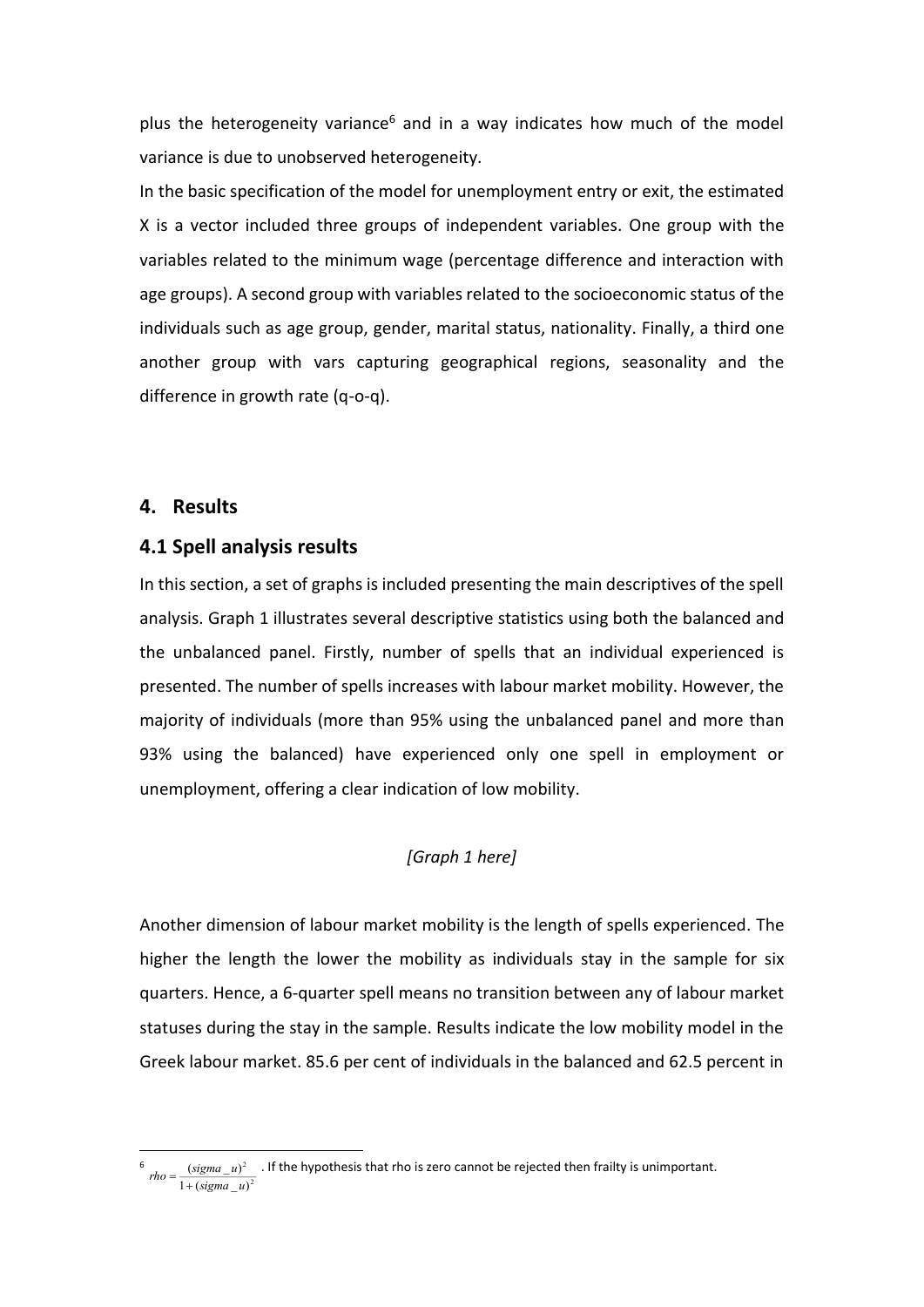the unbalanced panel have experienced spells (either in employment or unemployment) that last six quarters.

Considering those who have experienced at least one spell in unemployment, we focus on the duration of biggest spell in this status. The higher the duration of the biggest spell in unemployment the more persistent unemployment is. It is observed that the largest part of the sample both in balanced and unbalanced panel have experienced unemployment spells at their maximum duration, i.e., six quarters. As a result, unemployment seems to be a permanent situation. So, if an individual moves into unemployment it is more likely to stay there for a long time. On the other side, especially regarding the unbalanced panel, unemployment is either a permanent or a temporary situation. 17.3 percent of individuals included in the unbalanced panel have experienced a single-quarter spell in unemployment meaning that they have move quickly back in employment.

Low mobility is also confirmed by the number of total quarters in unemployment. It is found that 65.8 percent of individuals in the balanced panel and 42.1 percent in the unbalanced panel have experienced six quarters in unemployment in total. Thus, they have not experienced even the minimum employment spell during their stay in the sample.

Focusing more on time spent in unemployment, in Graph 2, we split the sample period into three subperiods: 2004q1 – 2008q3, 2008q4 – 2016q1, 2016q2 – 2019q4. The first period is the period just before the crisis that hit Greece in the end of 2000s. The second period is the 'crisis period' while the third is the 'recovery period' as the economy started to recover after a deep and prolonged recession. However, the same pattern is obtained again. Regardless the period, most of individuals have experienced six quarters in unemployment. Hence, the low mobility model has survived even during the severe economic crisis that hit Greece. An interesting result from the unbalanced panel is that the distribution of unemployment duration moved slightly towards the right (higher duration) during the crisis period, i.e., 2008q2 – 2016q1. At this period, more people moved into unemployment and stayed there for more time as job creation was low and unemployment was in unprecedented levels.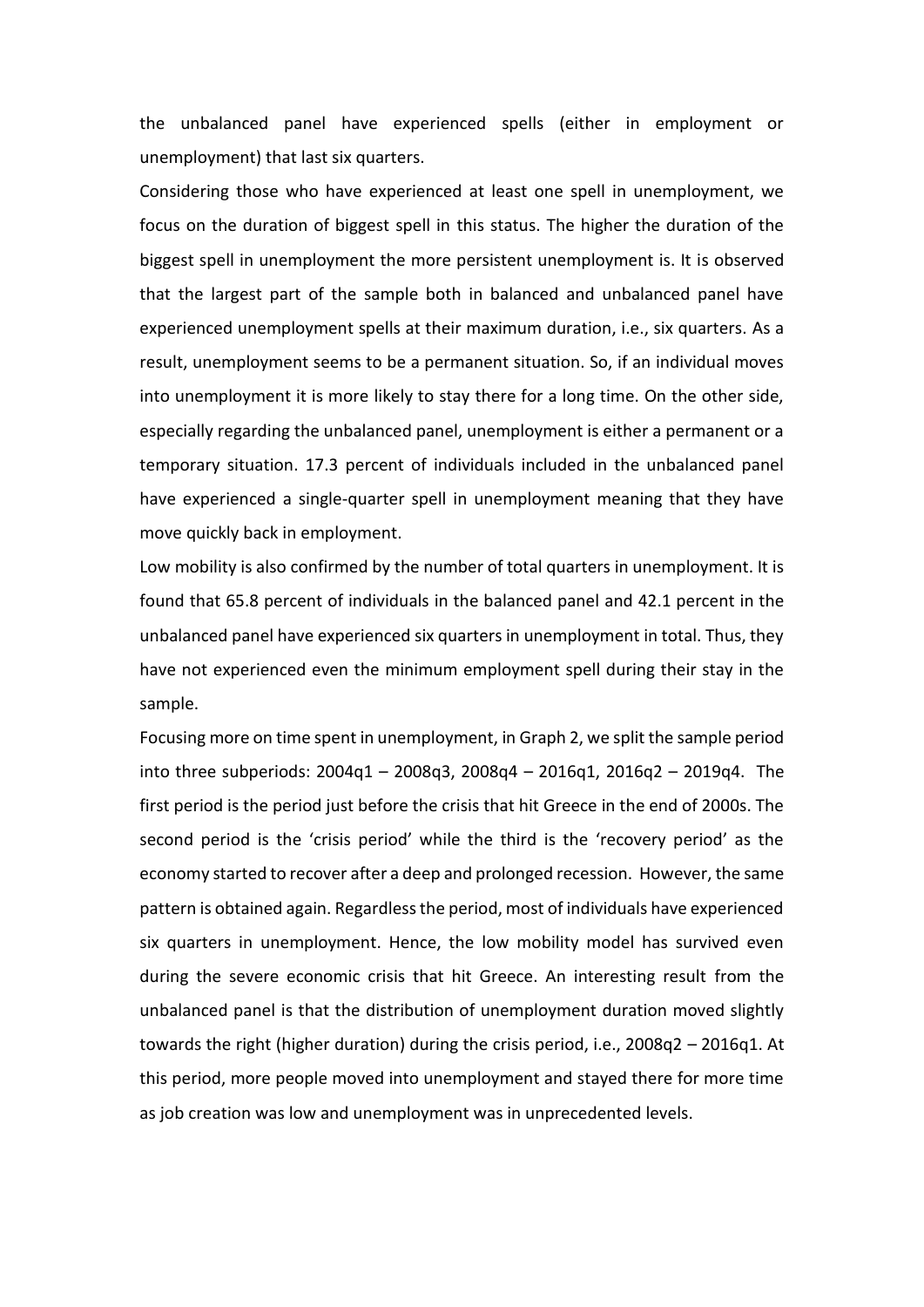### **4.2 Logit regression results**

The estimations presented in this paper have been conducted for the entire sample period (2004 – 2019), but also for three separate periods: 2004q1 – 2008q3, 2008q4  $-2016q1, 2016q2 - 2019q4.$ 

The explanatory variable of main interest is the percentage difference of the minimum wage from year to year<sup>7</sup>. Regarding unemployment entries (Table 1), the percentage change of minimum wage is estimated not to have statistically significant effect on them. The opposite would be expected, as unemployment entries equal to job losses (firing, quits or contract terminations) and the increase of minimum wage would be expected to increase the probability of having a transition into unemployment. The same result is obtained in the model where interactions between the minimum wage change and several age-groups are introduced in order to examine whether the changes in minimum wage in the period of crisis had a different impact across agegroups (specification 2<sup>8</sup>).

The most important finding is that individual characteristics seem to play a more important role on the transition probabilities. Starting from the age, the probability of entering unemployment decreases as age increases and for all age groups the probability to enter unemployment is higher than the baseline group (i.e., 50-64). This finding does not differ in the three periods examined: post-crisis, crisis and recovery and is compatible with the theory that predicts higher mobility in younger groups (see Dorsett, R., & Lucchino, P., 2018).

Further, women and unmarried individuals have higher probabilities of entering unemployment than men and married individuals in all periods under examination. What is interesting is than when we interact the gender with marital status, the married women seem to have much less probabilities to enter unemployment than the other groups as the odds-ratio drops significantly below one. When we split into the three sub-periods we observe that this effect occurs mainly from the period of crisis. This finding is particularly interesting because it means that married women

<sup>&</sup>lt;sup>7</sup> We have tried various forms for this explanatory variable: the level of minimum wage, the log of minimum wage, the difference of difference. The results do not change the assumptions that occur from the selected specification.

<sup>8</sup> Both the Akaike Information Criterion (AIC) and the Baysenian Information Criterion are smaller in the first specification (for the same dataset used) indicating that the first specification fits better.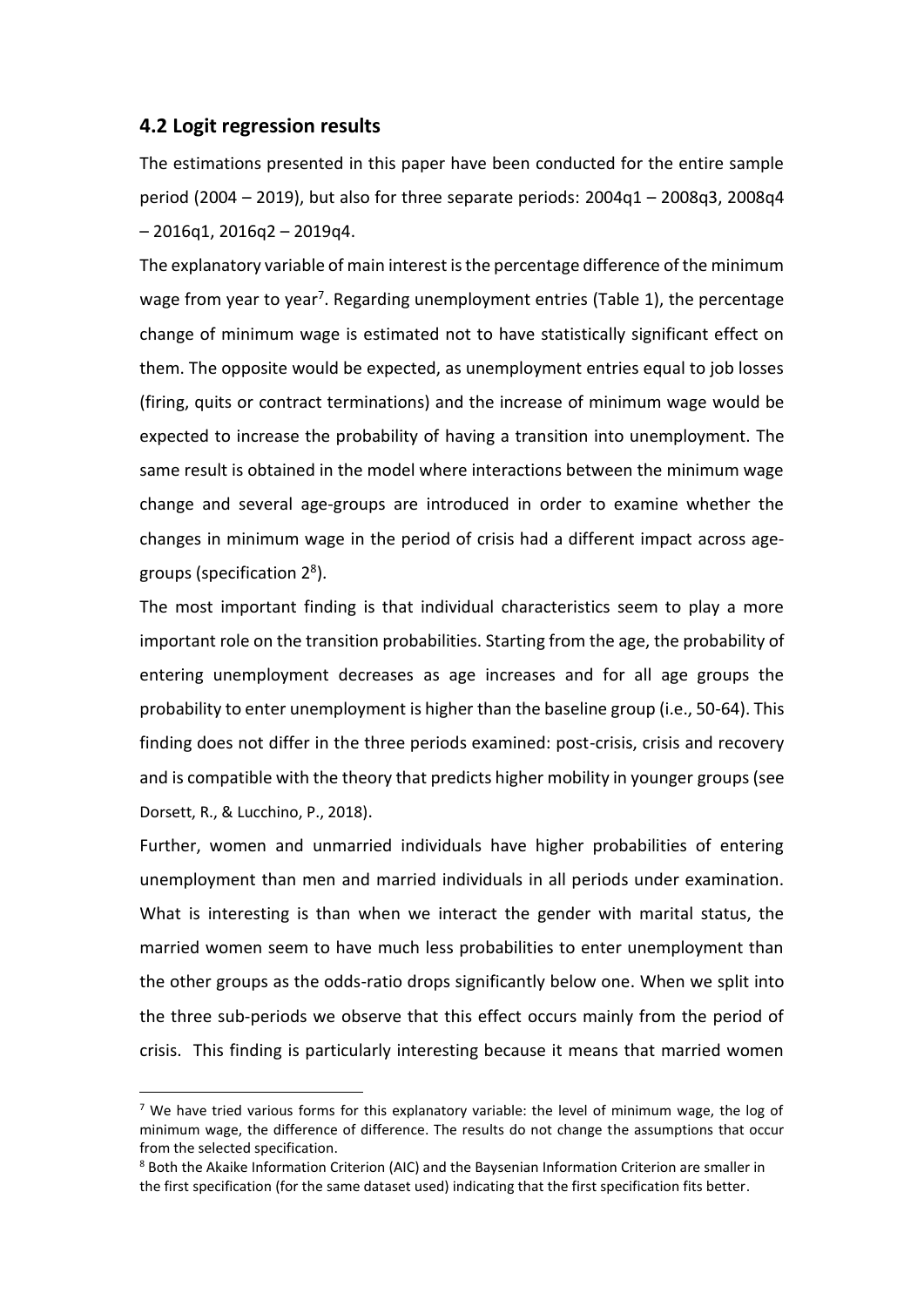sustained their jobs during the crisis much more than the men or unmarried women, this could be attributed due to particular characteristics or skills of married women or favourable treatment from the side of the employers.

As for education, a negative relationship between the level education and unemployment entry probability would be expected. The results are quite surprising although. In most specification, less than primary, primary, and lower secondary education attendants have not significantly different probabilities to move into unemployment in comparison with the baseline group (i.e., secondary education attendants). Post-secondary education attendants are less likely to move into unemployment than the baseline. As expected, higher educational levels decrease the probability of entering unemployment in most specifications estimated. The pattern is the same in all periods examined<sup>9</sup>.

Surprisingly, probability of entering unemployment is not statistically different for immigrants. However, regarding immigrants, we should highlight that they usually work on more flexible types of jobs, and they are more likely to work in the informal sector. These two features make them attractive especially to employers offering lowskilled jobs (especially in agriculture), which probably protects them against getting unemployment, given that they are employed. This is also in accordance with the findings of Filinis et al. (2018) which demonstrate that during the crisis the low-skilled individuals maintained their jobs as opposed to the medium skilled. The same pattern has also been observed in Italy after the 2008 crisis, where there was growth of lowtechnology- and low-knowledge-intensive sectors which account for the entry of lowskilled and high-routine workers into the Italian labor market (Céline et al. 2019; Cassandro et al. 2020).

Unemployment transitions are more likely to happen for individuals living in all regions than Attica. The main reason for that might be the high mobility observed in all regions. Higher mobility may be attributed mainly on seasonal tourism-related activities, like accommodation, restaurant sector etc. Hence, people working on these sectors move into unemployment during the so-called touristic period. Higher coefficients implying higher mobility are observed in more touristic areas like the

<sup>&</sup>lt;sup>9</sup> We have also tried various interactions of education and age, or gender but the model's explanatory power did not improve.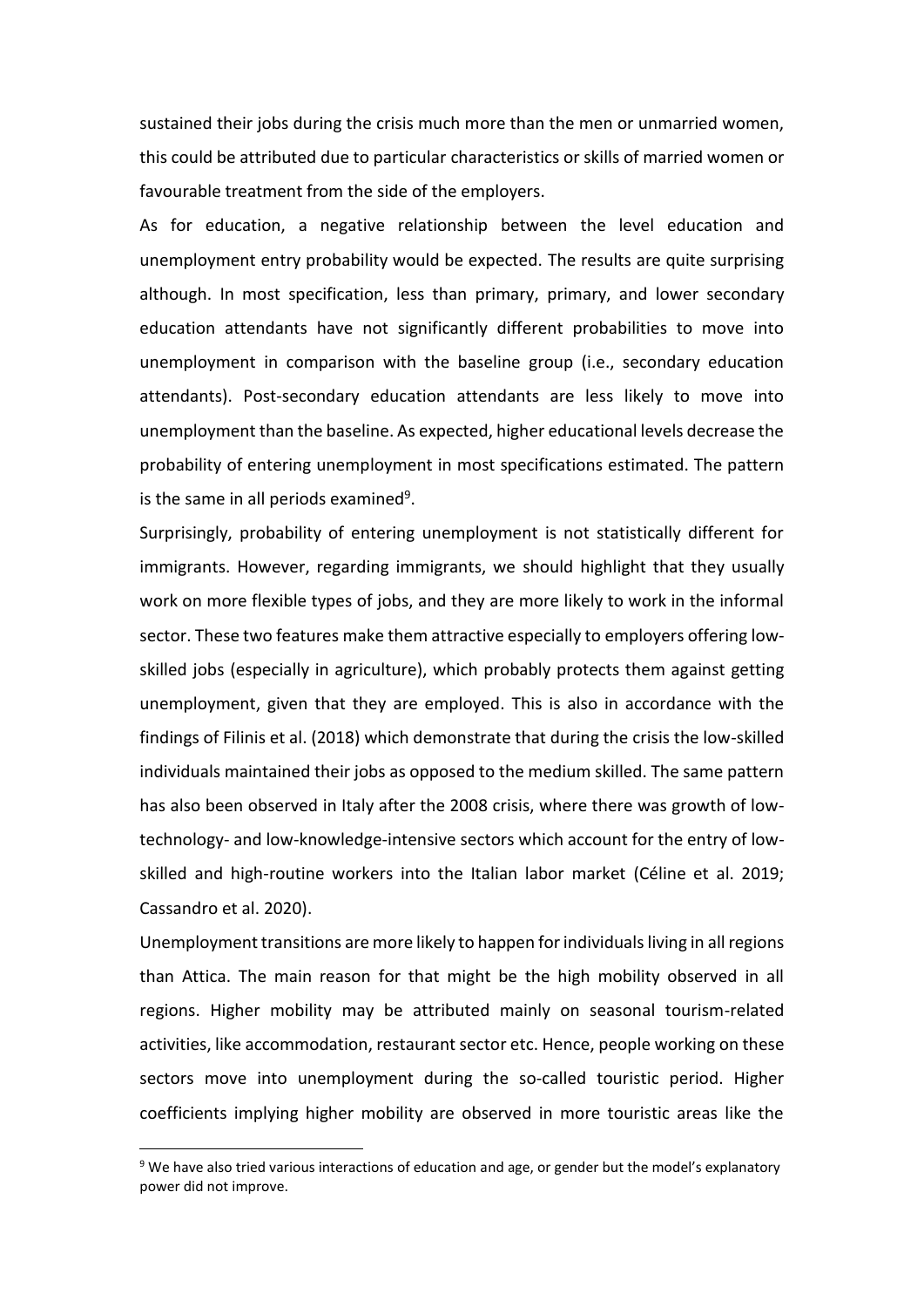Aegean islands (particularly the region of Southern Aegean), the Ionian Islands and Crete.

In addition, the effect of growth rate of the economy, as depicted in the qoq difference, on the probability of entering unemployment is mixed. For the total period (2004 – 2019), it is estimated that this probability decreases with the growth rate of the economy. This finding is compatible with the theoretical predictions. However, this finding differs when estimations are done for different time periods. For the first period, before the crisis onset in Greece, higher growth rate is estimated to imply a higher probability of entering unemployment in contrast with what expected. Finally, the unobserved heterogeneity, as measured by sigma\_u and rho is significant at the 0.l% level of significance. This practically means that there are unobserved characteristics across individuals such as skills, capabilities, commitment that affect the probability of exiting unemployment.

The other side of mobility includes transitions from unemployment to employment, i.e., unemployment exits or equally job findings, the result of which are presented in Table 2. It would be expected that minimum wage increases will lower exits from unemployment as labour cost increases.. However, the finding is the opposite. In almost all specifications, minimum wage increase is estimated to slightly increase the probability of exiting unemployment (as the odds-ratio slightly higher than 1) This slightly positively relationship between unemployment exits and minimum wage is preset even during the period of crisis (period 2). This is a very interesting finding that needs further investigation particularly from the supply side of the labour market as it may capture the positive effects of increases in minimum wage on the labour market participation incentives of the individuals. Yet, it may also relate to the various forms of segmentation that exist in the Greek labour market, as well as to changes at the level of informality.

Regarding age, all age-groups are more likely to move into employment in comparison with the baseline group (i.e., those aged above 50 years), verifying once again the higher mobility across the younger cohorts. In particular those aged 25-34 seem to have the higher probabilities of finding a job in all periods. However, the differences across groups are smaller and less significant in the pre-crisis period. The interactions between change in the minimum wage and age do not have a statistically significant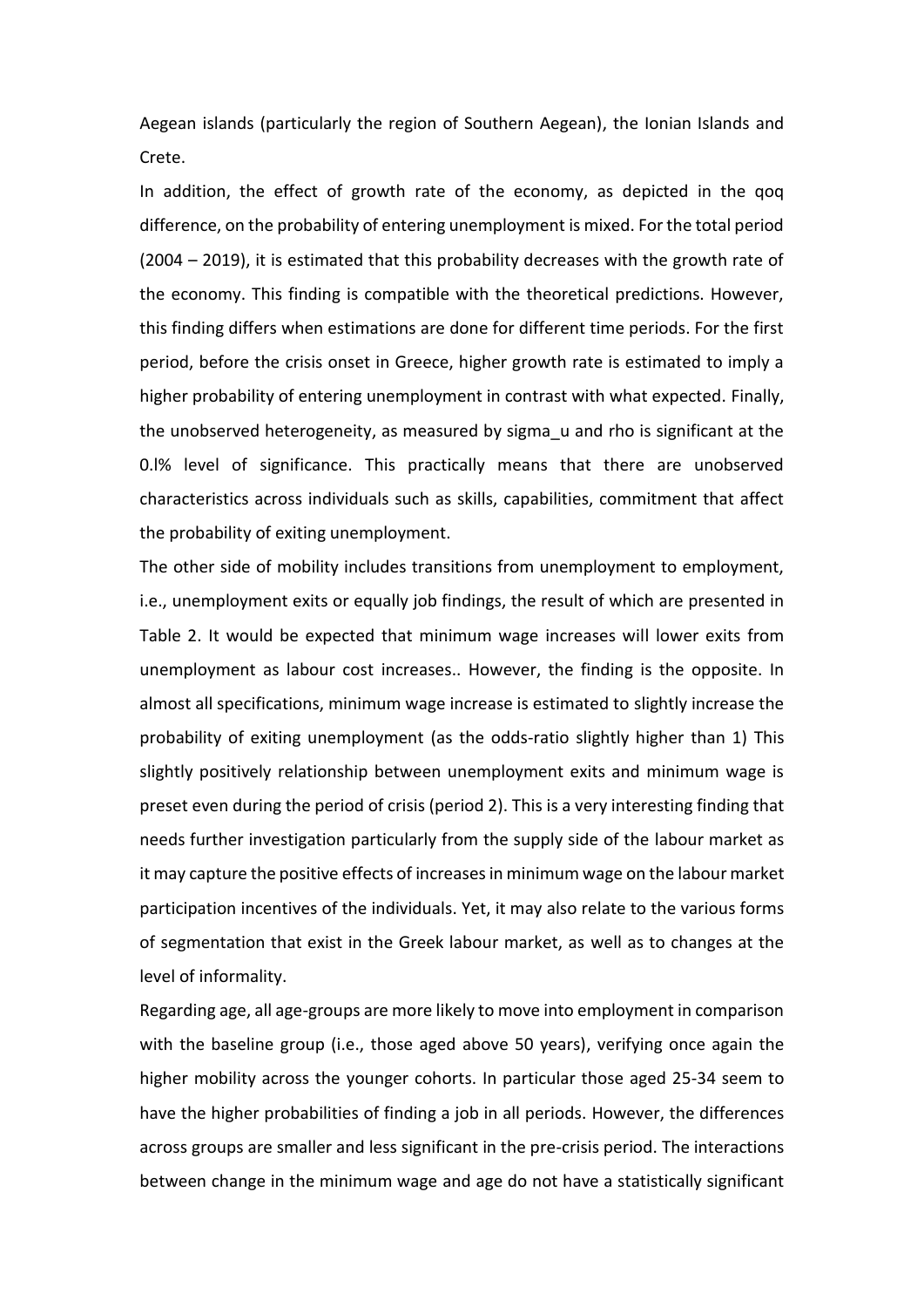effect on the probability of exiting unemployment with the exception of the first period, up to 2008. In this specification, the effect of minimum wage change is not statistically significant, but all interactions are, implying a higher probability.

The results for unemployment exit probability confirm the lower mobility for women, as the estimated coefficient for unemployment exits is negative, implying that women are less likely to find a job probably due to family reasons. This finding is even stronger during the period of crisis (odds-ratio is significantly smaller 0.50). On the contrary, married individuals are more likely to find a job. This might be attributed to higher economic needs and especially for men higher labour supply. For married women, the probability of finding a job is even lower revealing the possible effect of family obligations.

Mixed results are obtained regarding the effect of education on transition out of unemployment which also vary across the different periods. When the sample is pulled the probability of exiting unemployment seems to be higher for the very low skilled individuals (those that have completed primary or less than primary education), as well as high skilled individuals (having completed tertiary education) as compared to the baseline group (secondary education). When splitting the sample into the three periods the results differentiate. In the pre-crisis the low skilled (less than primary, primary and lower secondary), as well as the very high-skilled (post-tertiary) have higher probabilities of exiting unemployment. During the period of crisis, this positive effect restricts only to the very low skilled (primary or less than primary) and tertiary education, ad is not significant for lower secondary or post-tertiary education. Finally, in the recovery period most odds-ratio are significant indicating that the educational level does not make a difference in the probability of exiting unemployment, excluding the lower secondary for which the probability decreases compared to the graduates of secondary education. This effect probably signals a changing role of the typical education in protecting people from unemployment and enhance job finding. The result relates also to similar findings from income distribution studies for the period of crisis concluding that changes in relative group incomes and population shares result in a very substantial decline in the contribution of inequality 'between education groups (Andriopoulou et al. 2018).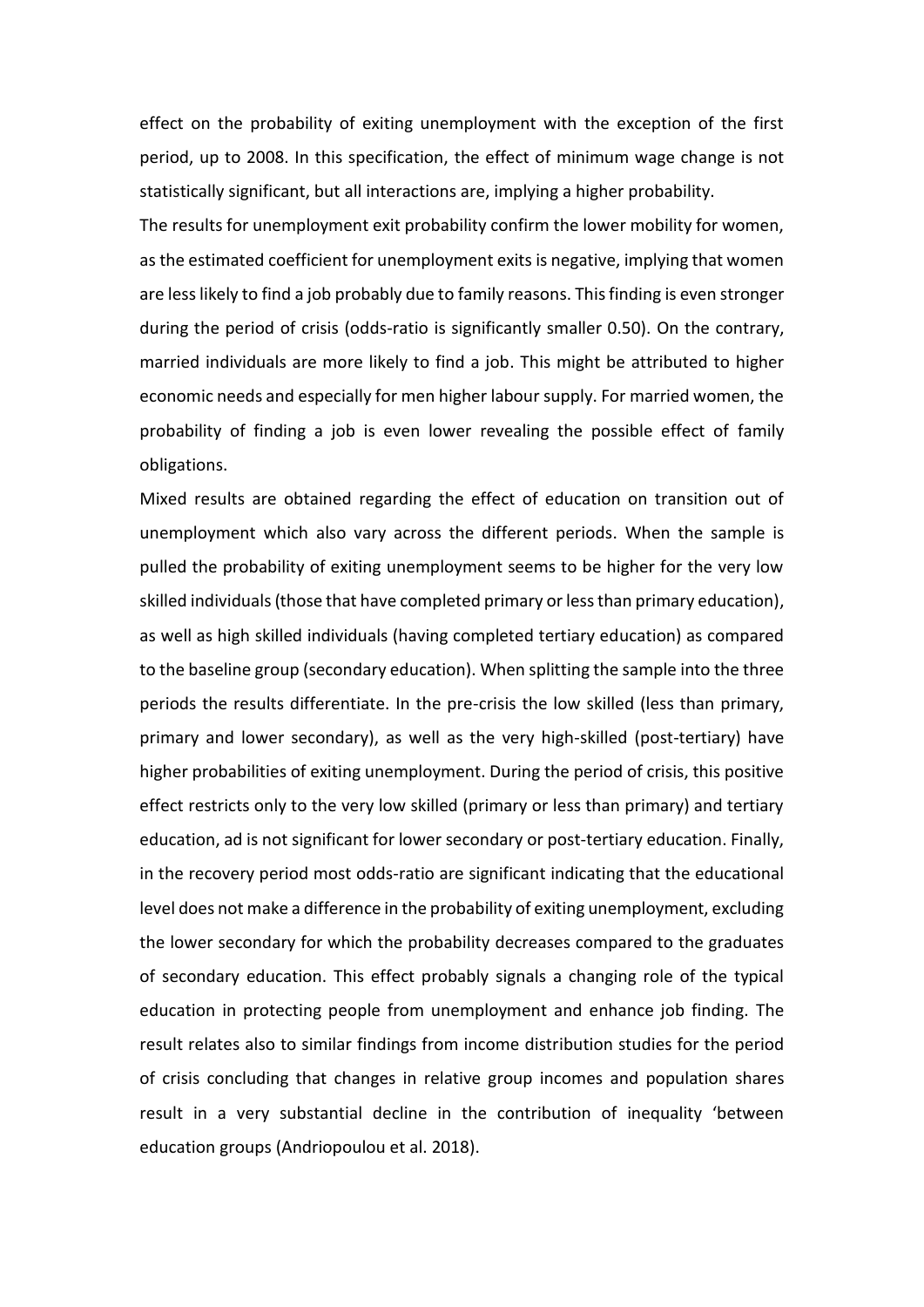Nationality seems to be a decisive factor in exiting unemployment. Immigrants are estimated to have lower probabilities of finding a job revealing the lower access to employment compared to that of Greeks.

The pattern of higher mobility in all regions than Attica remains also for unemployment exits. Individuals living in these regions are more likely to find a job and the corresponding probability is many times higher in areas with high share of tourism-related activity like the regions of Southern Aegean, Ionian Islands and Crete. Finally, the estimations on the impact of growth rate are fully compatible with the theoretical predictions. Higher growth rate implies a higher probability of exiting unemployment confirming what expected. The estimated effect is not statistically significant only for the 'recovery period' which may be related to the rate of the recovery of unemployment that might be higher in the initial years of recovery following a so long and deep recession.

Finally, It is logical to assume that the unobserved characteristics that affect the probability of exit may also affect the probability of entry. For instance "more able" individuals are more likely to exit unemployment quickly and also less likely to enter unemployment. Unobserved heterogeneity across individuals remains an important factor also for unemployment exits as verified by sigma u and rho.

### **5. Conclusions and policy implications**

In the paper, we examined the determinants of the unemployment dynamics and the impact of the minimum wage on the probability of making a transition into and out of unemployment. We used micro-level data from the Greek Labour Force Survey for the period 2004-2019 and controlled for several demographic factors, macro-economic conditions, regional differences and the change in national minimum wage.

Overall, the finding suggests that there is no causal relationship between minimum wage changes and transitions into unemployment, while transitions out of unemployment seem to be slightly positively affected by increases in minimum wage, which is contrary to what we would expect particularly for the period of the economic crisis. Splitting the sample into three different periods does not alter this main finding.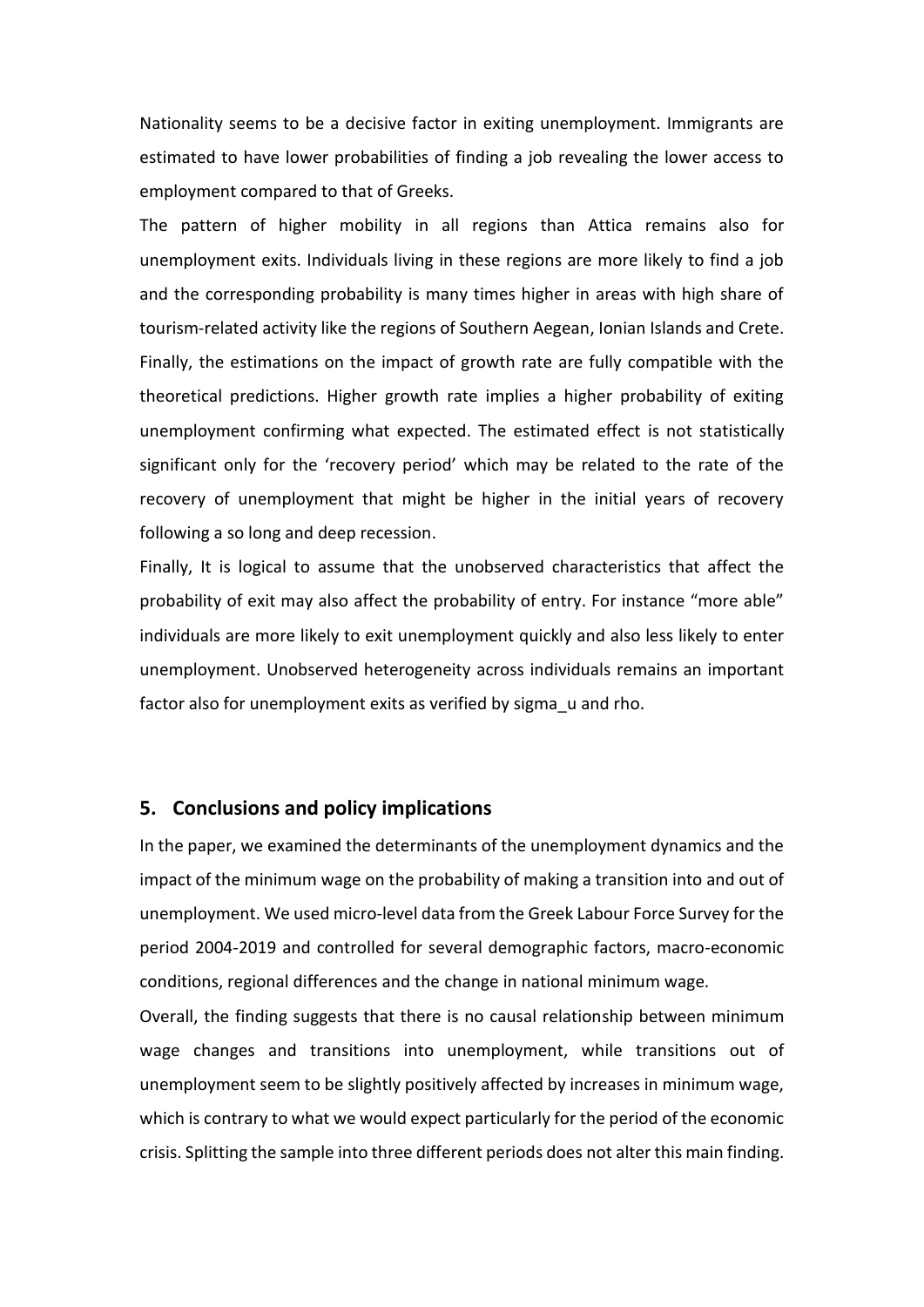The results also suggest that individual-level characteristics both observed and unobserved play an important role in making a transition into or out of unemployment. Age seems to be negatively related with the probability of entering unemployment, while on the other hand younger cohorts especially those aged 25-24 have the highest probabilities to find a job. Thus, we could conclude that the youth, in general, experiences higher mobility (in both directions into and out of unemployment) than the elderly in the labour market in the period under examination and this is consistent with the relevant literature and can be attributed both to employee and employer choices. Another interesting finding relates from gender and marital status. Women have higher probabilities to entry unemployment and much lower probabilities to exit unemployment. Yet, married women have much lower probabilities to lose their job, but at the same time, they also have lower probabilities to find a job once they enter unemployment. A further investigation of these causal effects would be interesting in order to see whether it is the labour demand or supply side that drives what it is observed. In a similar way, immigrants are estimated to have lower probabilities of finding a job revealing the lower access to employment compared to that of Greeks. Yet, given that they are employed, they have less probability to lose their job than Greeks. The effect of typical education seems to be mixed signaling that the tradition protective effect of education towards unemployment has been eliminated.

As far as the regional variables are concerned, estimates reveal a higher mobility in all regions than Attica both for unemployment entries and exits and the corresponding probabilities are higher in areas with high share of tourism-related activity like the regions of Southern Aegean, Ionian Islands and Crete. Further, the impact of economy's growth rate follows the theoretical predictions as higher growth rates increase unemployment outflows and decrease inflows.

In total, the paper findings indicate that the mobility in the Greek labour market remains law in all periods of examination, despite the numerous reforms that have taken place during the three economic adjustment programs in relation to labour market institutions and regulations towards increasing the flexibility. The majority of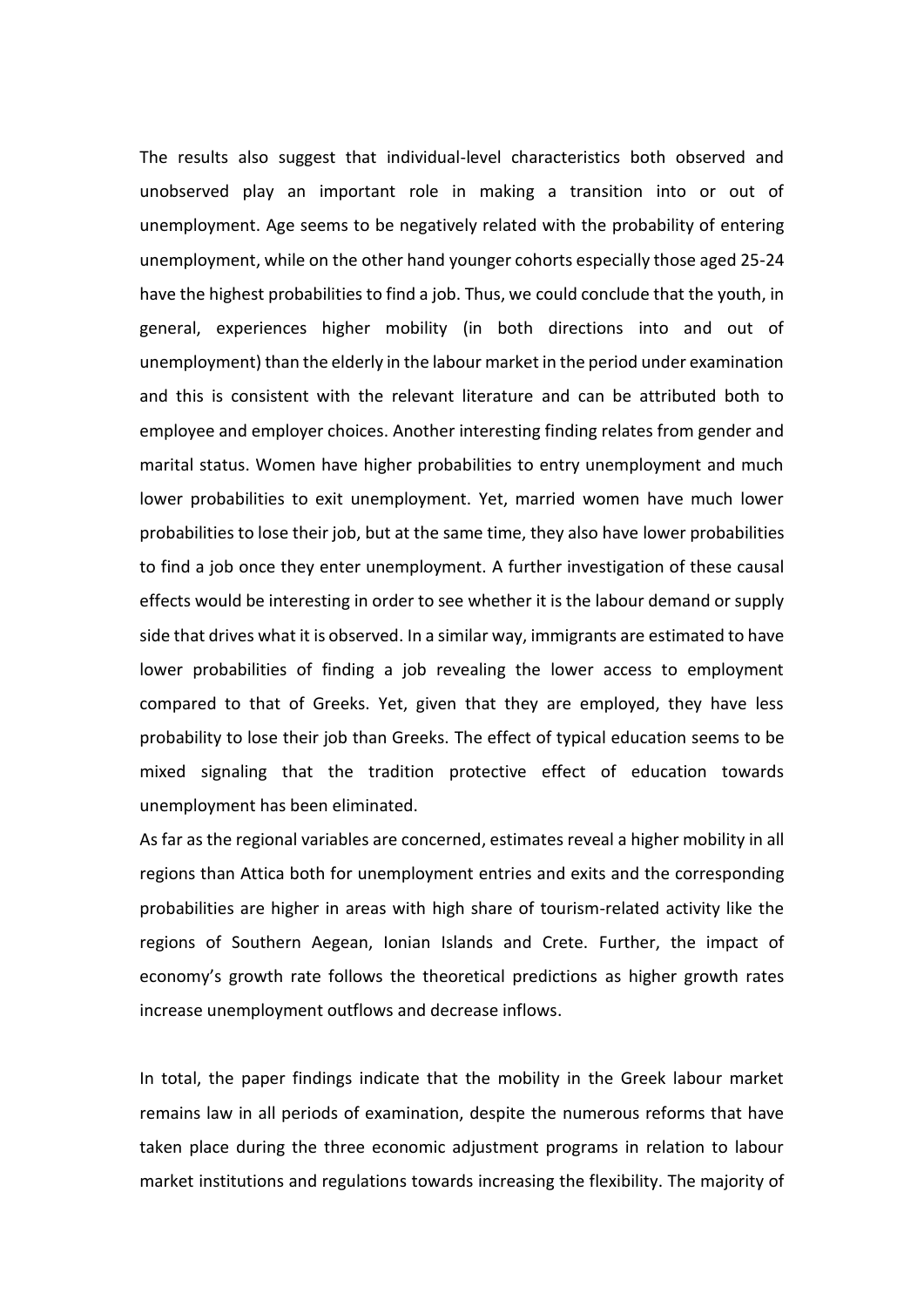individuals (more than 90%) have experienced only one spell in employment or unemployment, while most of the unemployed (65%) are unemployed for more all the observation period (1.5 year), which depicts the large increase of long-term unemployment during the crisis. Thus, it is not clear to what extent the reforms were successful in reducing inequalities between labour market insiders and outsiders and the fragmentation of the labour market.

The results have important policy implications, given that the disemployment effect of the minimum wage seems to be very limited in the Greek labour market, while the socioeconomic characteristics and regional characteristics seem to play an important role. The paper can contribute to the on-going discussion on the adequate minimum wage in the EU, as it offers an indication that the minimum wage increases do not induce unemployment entries and at the same time may be slightly related with higher exits from unemployment, particularly for the youth. Yet, this finding should be interpreted with care as it may be related to the high level of job informality and segmentation in the Greek labour market. It certainly offers a change to re-think of the effectiveness and scope of sub-minimum wage policies.

Policies that improve the labour market participation incentives for women and eliminate any differentiation in costs between genders for the employer may help reduce the adverse effects that we observe for females in relation to exiting unemployment.

The large differences across regions in labour market mobility from the perspective of transitions into and out unemployment reveal that there is room for public policies to exploit the dynamics that exist in labour demand in the different regions, which to a large extent has seasonal characteristics, but with the appropriate investment could lead to the creation of permanent job positions. In addition, improving the skills of individuals through educational system and reskilling or up-skilling programs, while targeting specific regions, may facilitate labour market mobility. Finally, interventions that will enhance labour market mobility across all dimensions, including different sectors, are important for the adaptation of skills and the reallocation that may be needed in order to face the new challenges of the automation and digitalization in the post-Covid era.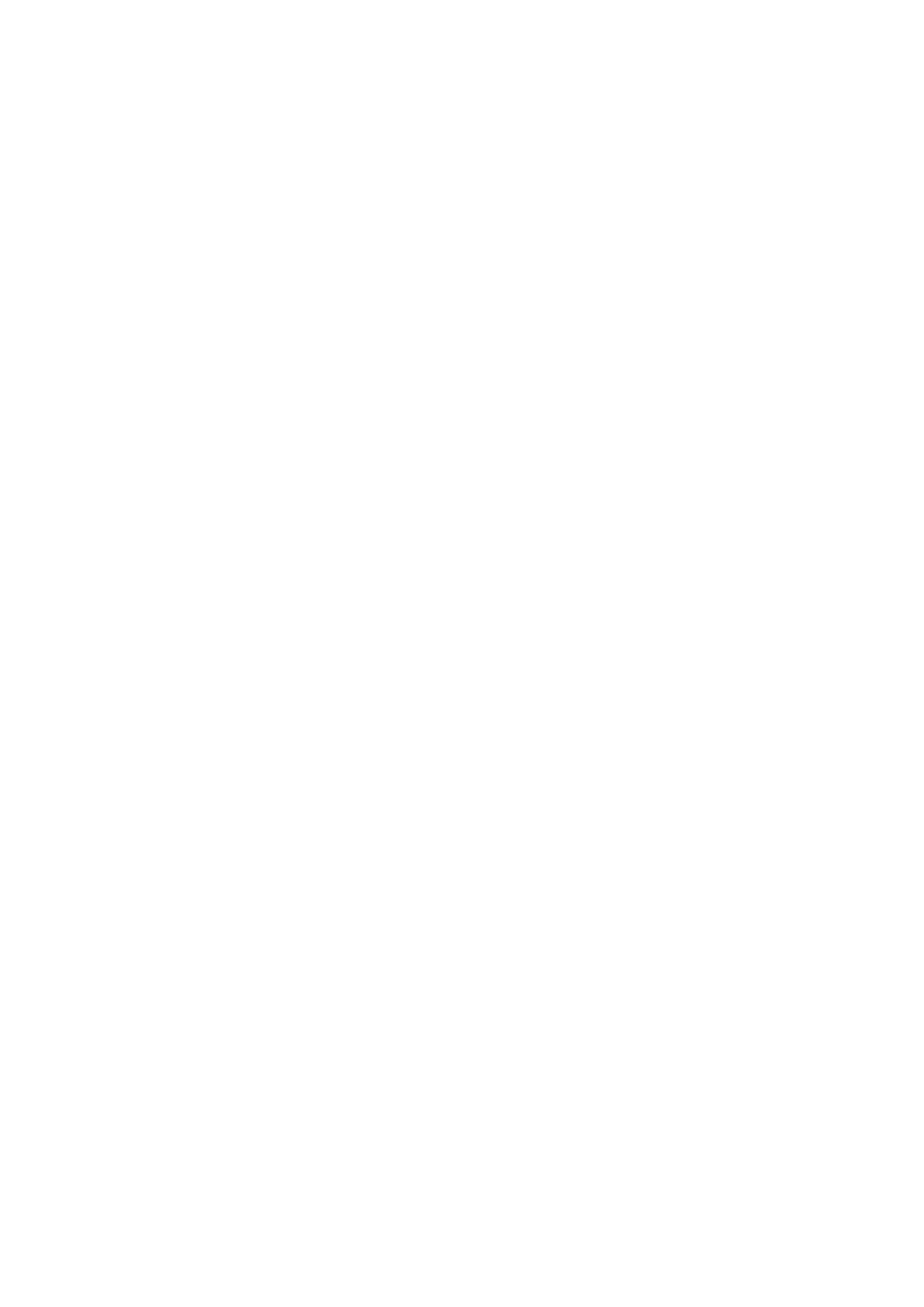# **References**

Akerlof, G. A., & Main, B. G. (1980). Unemployment spells and unemployment experience. *The American Economic Review*, 885-893.

Andriopoulou, E., & Tsakloglou, P. (2015). *Mobility into and out of poverty in Europe in the 1990s and the precrisis period: The role of income, demographic and labour market events*  (No. 15/13). Herman Deleeck Centre for Social Policy, University of Antwerp.

Arulampalam, W., Booth, A. L., & Taylor, M. P. (2000). Unemployment persistence. *Oxford Economic Papers*, *52*(1), 24-50.

Arulampalam, W. (2002). State dependence in unemployment incidence: evidence for British men revisited.

Böheim, R., & Taylor, M. P. (2000). *Unemployment duration and exit states in Britain* (No. 2000-01). ISER Working Paper Series.

Bontemps, C., Robin, J. M., & Van den Berg, G. J. (1999). An empirical equilibrium job search model with search on the job and heterogeneous workers and firms. *International Economic Review*, *40*(4), 1039-1074.

Bontemps, C., Robin, J. M., & Van den Berg, G. J. (1999). An empirical equilibrium job search model with search on the job and heterogeneous workers and firms. *International Economic Review*, *40*(4), 1039-1074.

Bontemps, C., Robin, J. M., & Van den Berg, G. J. (2000). Equilibrium search with continuous productivity dispersion: Theory and nonparametric estimation.*International Economic Review*, *41*(2), 305-358.

Bradley, S., Crouchley, R., & Oskrochi, R. (2003). Social exclusion and labour market transitions: a multi-state multi-spell analysis using the BHPS. *Labour Economics*, *10*(6), 659- 679.

Brochu, P., & Green, D. A. (2011). *The impact of minimum wages on quit, layoff and hiring rates* (No. 11, 06). IFS working papers.

Burgess, S., & Turon, H. (2005). Unemployment dynamics in Britain\*. *The Economic Journal*, *115*(503), 423-448.

Caliendo, M., & Uhlendorff, A. (2008). Self-employment dynamics, state dependence and cross-mobility patterns.

Cappellari, L., & Jenkins, S. P. (2004). Modelling low income transitions. *Journal of Applied Econometrics*, *19*(5), 593-610.

Cappellari, L., & Jenkins, S. P. (2008). Estimating low pay transition probabilities accounting for endogenous selection mechanisms. *Journal of the Royal Statistical Society: Series C (Applied Statistics)*, *57*(2), 165-186.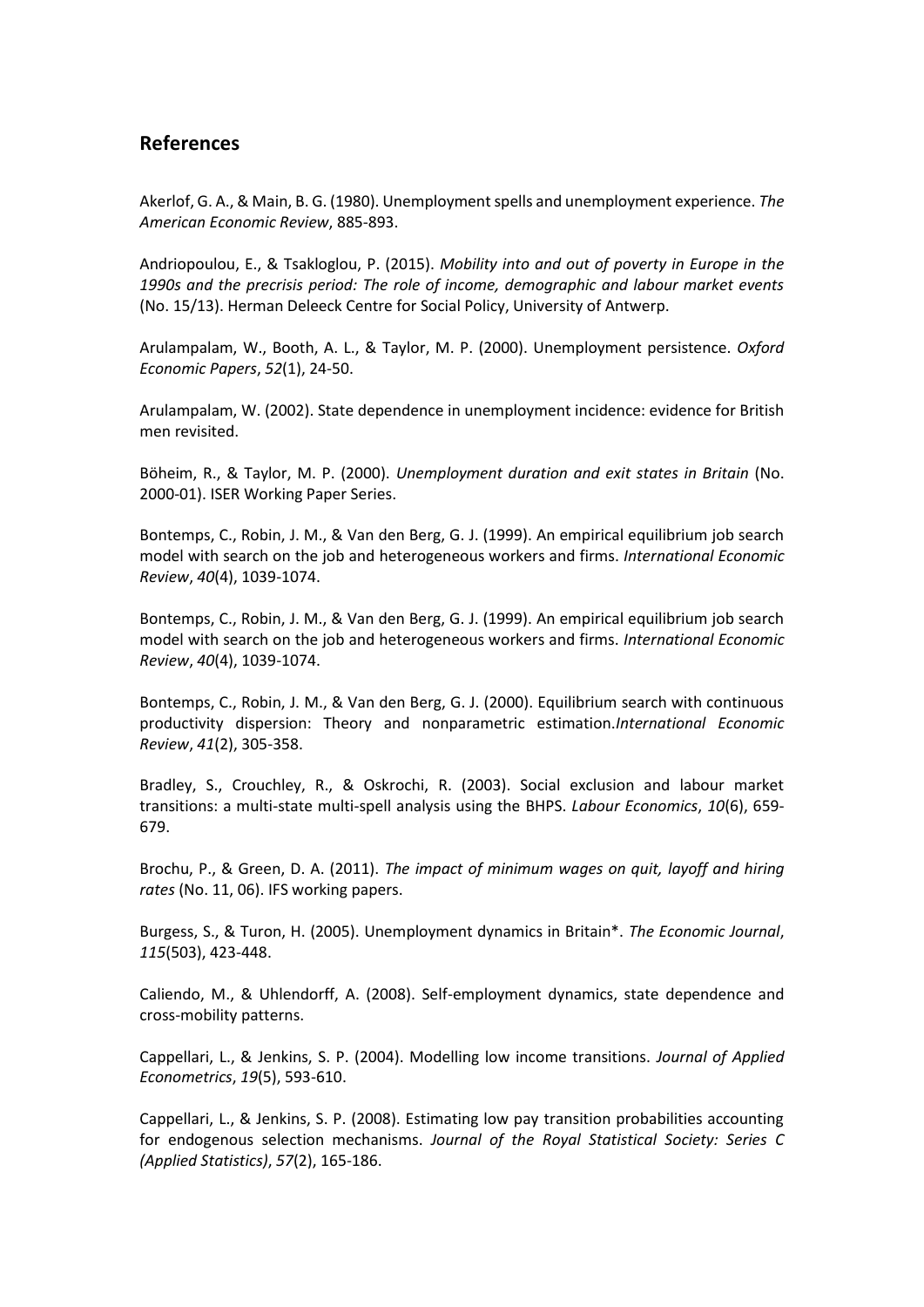Croda, E., Kyriazidou, E., & Polycarpou, I. (2011). Intertemporal labor force participation of married women in Germany: A panel data analysis. *University Ca'Foscari of Venice, Dept. of Economics Research Paper Series No*, *17*.

Cockx, B., & Dejemeppe, M. (2005). Duration dependence in the exit rate out of unemployment in Belgium. Is it true or spurious?. *Journal of Applied Econometrics*, *20*(1), 1- 23.

Corcoran, M., & Hill, M. S. (1985). Reoccurrence of unemployment among adult men. *Journal of Human Resources*, 165-183.

Daouli, J., Demoussis, M., Giannakopoulos, N., & Laliotis, I. (2017). The wage curve before and during the Greek economic crisis. *Empirical Economics*, *52*(1), 59-77.

Dorsett, R., & Lucchino, P. (2018). Young people's labour market transitions: the role of early experiences. *Labour Economics*, *54*, 29-46.

Dube, A., Lester, T. W., & Reich, M. (2013). Minimum wage shocks, employment flows and labor market frictions.

Flinn, C. J. (2006). Minimum wage effects on labor market outcomes under search, matching, and endogenous contact rates. *Econometrica*, *74*(4), 1013-1062.

Fontaine, I. (2016). French unemployment dynamics: a "three-state" approach. *Revue d'économie politique*, *126*(5), 835-869.

Gangl, M. (2003). Labor market structure and re-employment rates: unemployment dynamics in West Germany and the United States. *Research in Social Stratification and Mobility*, *20*, 185- 224.

Garcia, A., & van Soest, A. (2017). Unemployment exits before and during the crisis. *Labour*, *31*(4), 337-368.

Heckman, J. J. (1981). Heterogeneity and state dependence. In *Studies in labor markets* (pp. 91-140). University of Chicago Press.

Heckman, J. J., & Borjas, G. J. (1980). Does unemployment cause future unemployment? Definitions, questions and answers from a continuous time model of heterogeneity and state dependence. *Economica*, *47*(187), 247-283.

Hyslop, D. R. (1999). State dependence, serial correlation and heterogeneity in intertemporal labor force participation of married women. *Econometrica*, *67*(6), 1255-1294.

Kakoulidou, T., Konstantinou, P., & Moutos, T. (2018). The Subminimum Wage Reform in Greece and the Labour-Labour Substitution Hypothesis.

Kalwij, A. S. (2004). Unemployment Experiences of Young Men: on the Road to Stable Employment?\*. *Oxford Bulletin of Economics and Statistics*, *66*(2), 205-237.

Kandoussi, M., & Langot, F. (2020). *Uncertainty Shocks and Unemployment Dynamics*. IZA-Institute of Labor Economics.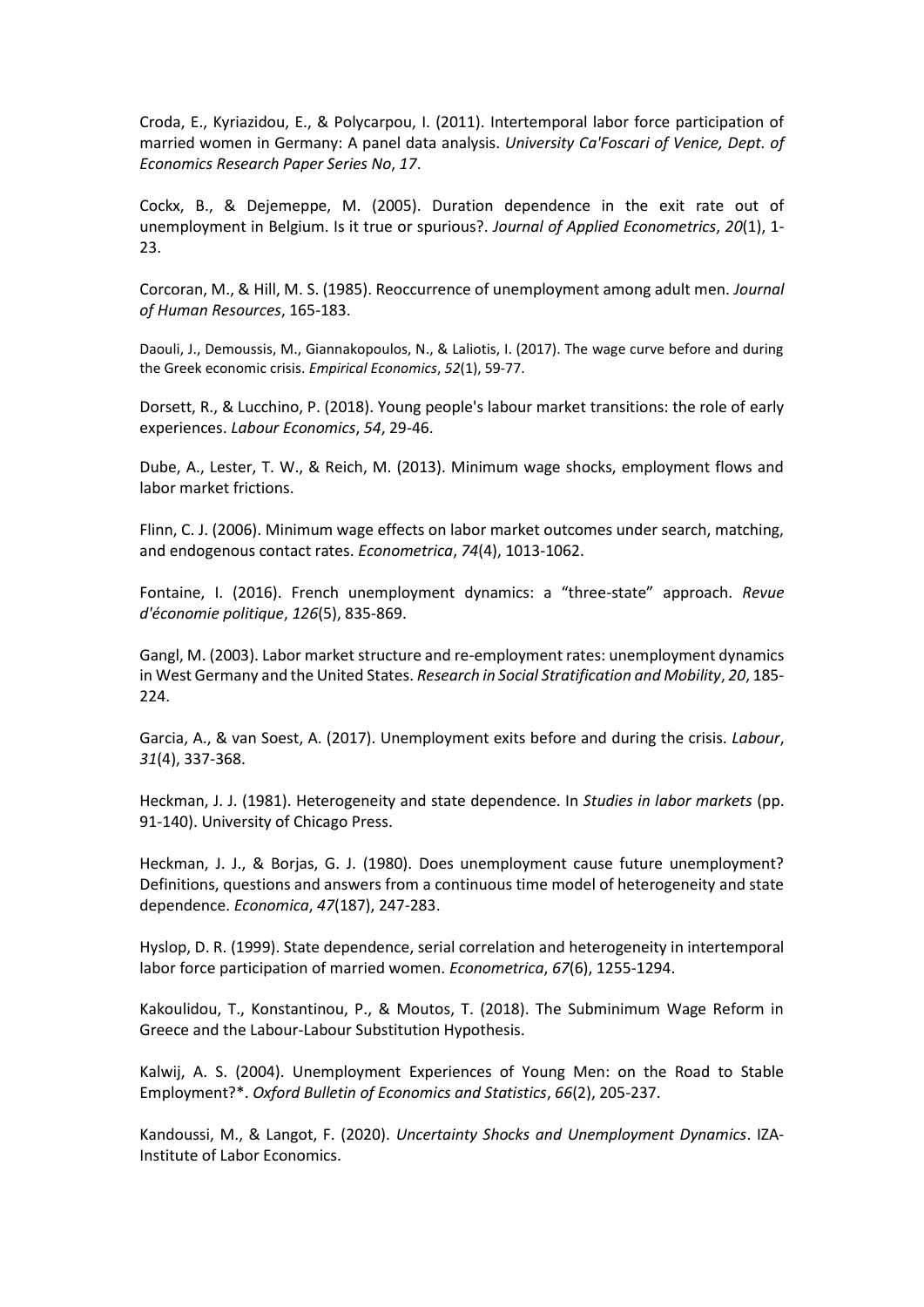Kanellopoulos, C. (2015). The Effects of Minimum Wages on Wages and Employment. Bank of Greece Economic Bulletin, No 41.

Kasy, M. (2011). A nonparametric test for path dependence in discrete panel data. *Economics Letters*, *113*(2), 172-175.

Mabli, J., & Flinn, C. (2007). On-the-Job Search, Minimum Wages, and Labor Market Outcomes in an Equilibrium Bargaining Framework. In *2007 Meeting Papers* (No. 791). Society for Economic Dynamics.

Michaud, P. C., & Tatsiramos, K. (2005). Employment Dynamics of Married Women in Europe.

Meyer, B. D. (1990). Unemployment Insurance and Unemployment Spells.*Econometrica*, *58*(4), 757-782.

Monastiriotis, V., Macchiarelli, C., & Lampropoulou, N. (2019). Transition dynamics in European labour markets during crisis and recovery. *Comparative Economic Studies*, *61*(2), 213-234.

Murtin, F., & Robin, J. M. (2018). Labor market reforms and unemployment dynamics. *Labour Economics*, *50*, 3-19.

Nagypal, E. (2005). The Extent of Employment to Employment Transitions. *Unpublished paper. Northwestern University*.

Neumark, D., & Wascher, W. (2007). Minimum wages, the earned income tax credit, and employment: evidence from the post-welfare reform era.

Portugal, P., & Cardoso, A. R. (2006). Disentangling the minimum wage puzzle: an analysis of worker accessions and separations. *Journal of the European Economic Association*, *4*(5), 988- 1013.

Shimer, R. (2012). Reassessing the ins and outs of unemployment. *Review of Economic Dynamics*, *15*(2), 127-148.

Stewart, M. B., & Swaffield, J. K. (1999). Low pay dynamics and transition probabilities. *Economica*, *66*(261), 23-42.

Tatsiramos, K. (2009). Unemployment insurance in Europe: unemployment duration and subsequent employment stability. *Journal of the European Economic Association*, *7*(6), 1225- 1260.

Uhlendorff, A., & Zimmermann, K. F. (2012). Unemployment Dynamics among Migrants and Natives.

Ward-Warmedinger, M. E., & Macchiarelli, C. (2013). Transitions in labour market status in the European Union. *LEQS paper*, (69).

Yannelis, C. (2014). The minimum wage and employment dynamics: evidence from an age based reform in Greece. In *Royal Economic Society Annual Conference*.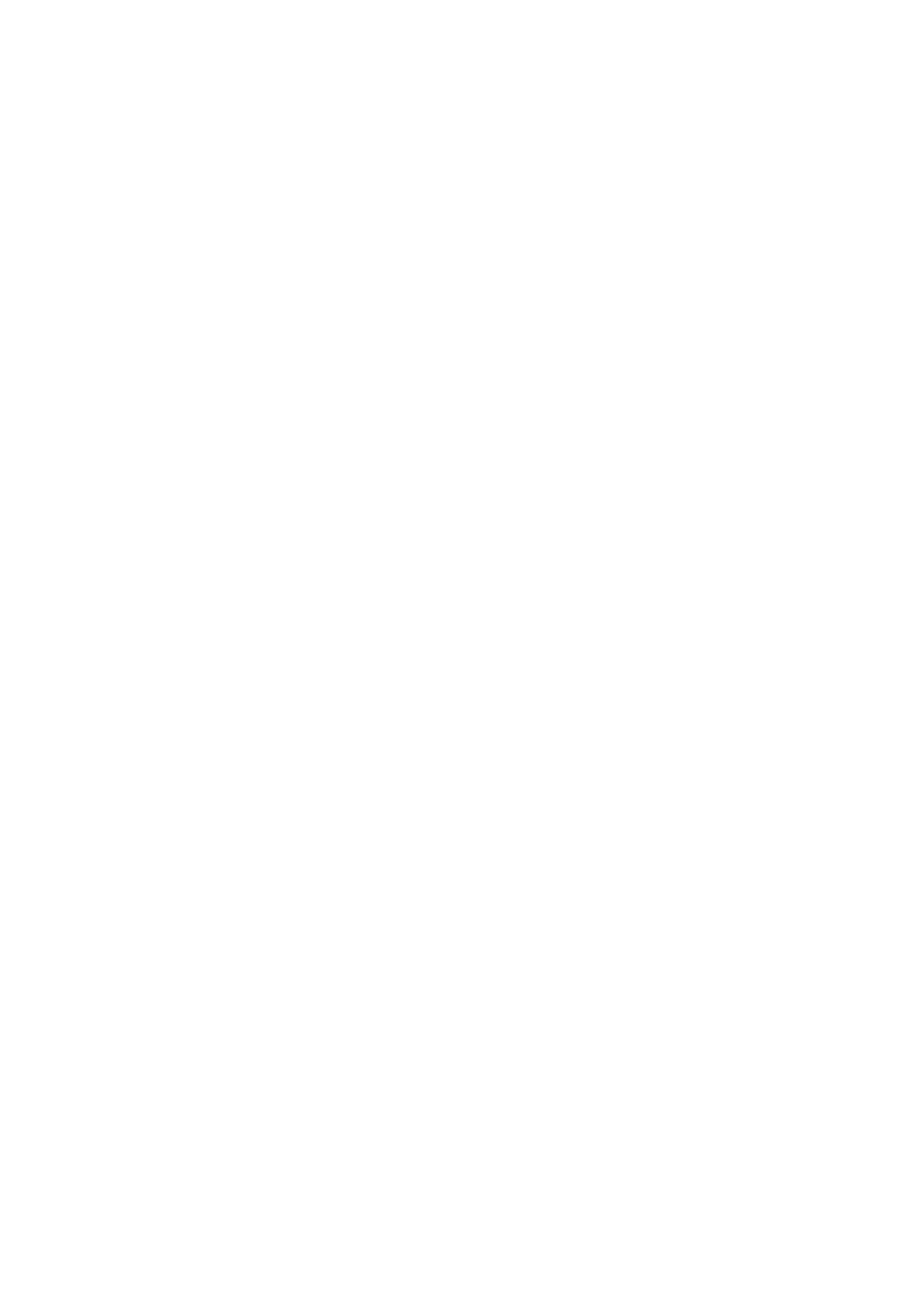# **Annex**









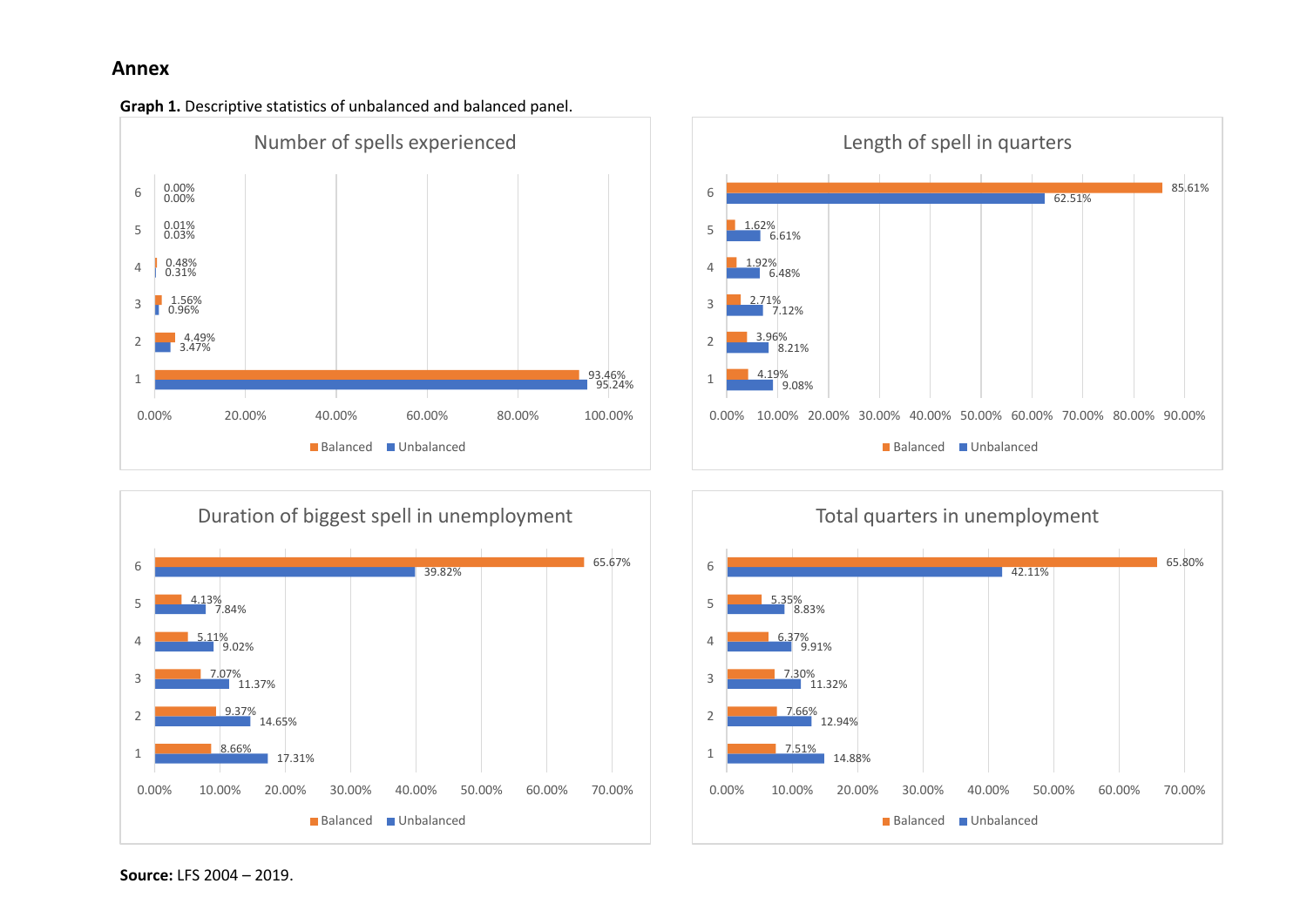





**Source:** LFS 2004 – 2019.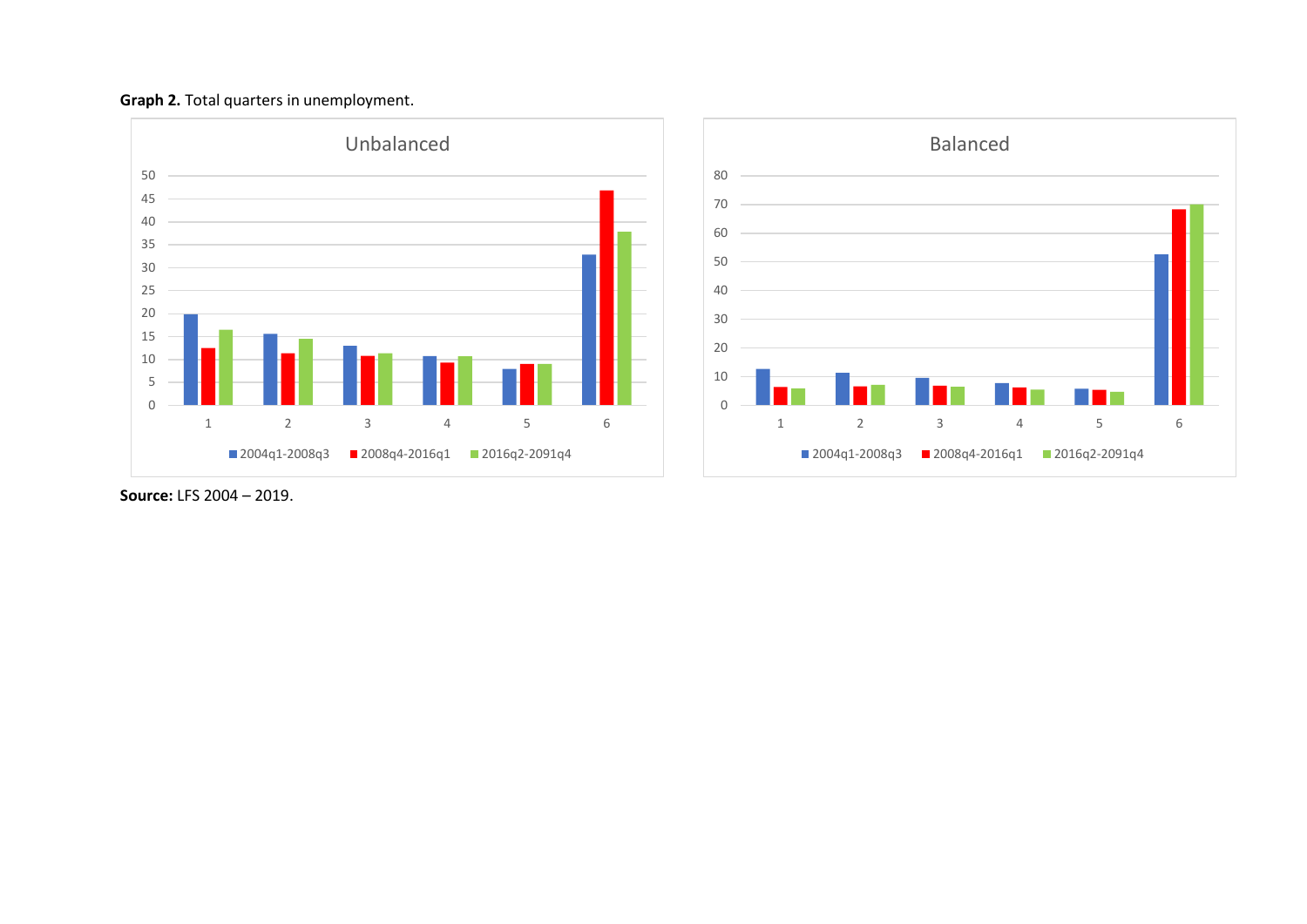**Table 1: Logit analysis of unemployment entries (transitions from employment to unemployment)** 

|                              | <b>Specification 1</b> |              |                     |                     | <b>Specification 2</b> |              |                     |            |
|------------------------------|------------------------|--------------|---------------------|---------------------|------------------------|--------------|---------------------|------------|
|                              | <b>Total</b>           | Period1      | Period <sub>2</sub> | Period <sub>3</sub> | <b>Total</b>           | Period1      | Period <sub>2</sub> | Period3    |
|                              | <b>Period</b>          | (pre-crisis) | (crisis)            | (recovery)          | <b>Period</b>          | (pre-crisis) | (crisis)            | (recovery) |
| per_dif_minwage              | 1.00                   | 1.05         | $0.98***$           | 0.98                | 0.99                   | 1.06         | 0.98                | 0.95       |
| per_dif_minwage #15-24       |                        |              |                     |                     | 1.01                   | 1.01         | 1.00                | 1.03       |
| per_dif_minwage #25-34       |                        |              |                     |                     | 1.01                   | 1.01         | 1.00                | $1.09*$    |
| per_dif_minwage #35-49       |                        |              |                     |                     | 1.00                   | 0.99         | 1.00                | 1.02       |
| 15-24                        | 4.17                   | $3.59***$    | 5.98                | $4.23***$           | 4.17                   | 3.78         | $5.20***$           | $4.22***$  |
| 25-34                        | $2.83***$              | $2.63***$    | $3.63***$           | $2.58***$           | $2.82***$              | $2.73***$    | $3.25***$           | $2.54***$  |
| 35-49                        | $1.93***$              | $1.99***$    | $2.16***$           | $1.57***$           | $1.93***$              | $2.08***$    | $2.05***$           | $1.57***$  |
| Female                       | $2.40***$              | $2.59***$    | $2.30***$           | $2.31***$           | $2.40***$              | $2.72***$    | $2.13***$           | $2.32***$  |
| Married                      | $0.57***$              | $0.45***$    | $0.71*$             | $0.45**$            | $0.57***$              | $0.44***$    | 0.74                | $0.45***$  |
| Female # Married             | $0.76***$              | 1.01         | $0.58***$           | 1.03                | $0.76***$              | 1.01         | $0.61***$           | 1.03       |
| Less than primary/Primary    | 0.66                   | $0.42***$    | 0.83                | 0.65                | 0.66                   | 0.41         | 0.84                | 0.65       |
| Lower Secondary              | 1.37                   | 1.39         | 1.63                | 0.81                | 1.37                   | 1.41         | 1.54                | 0.81       |
| Post-secondary               | $0.14***$              | $0.20***$    | $0.11***$           | $0.10***$           | $0.14***$              | $0.19***$    | $0.14*$             | $0.10***$  |
| Tertiary                     | $0.79***$              | 0.65         | 0.99                | $0.55***$           | $0.79***$              | $0.64***$    | 1.00                | $0.55***$  |
| Post-tertiary education      | $0.83**$               | 0.69         | 0.90                | $0.64***$           | $0.83**$               | $0.69**$     | 0.90                | $0.64***$  |
| Immigrant                    | 0.45                   | 0.89         | 0.42                | 0.31                | 0.45                   | 0.89         | 0.45                | 0.31       |
| Eastern Macedonia and Thrace | $3.63***$              | 4.79***      | $3.67***$           | $2.49***$           | $3.63***$              | $5.11***$    | $3.31***$           | $2.50***$  |
| Central Macedonia            | $3.24***$              | $3.84***$    | $2.60***$           | $4.45***$           | $3.24***$              | $4.05***$    | $2.42***$           | $4.46***$  |
| Western Macedonia            | $9.45***$              | $9.35***$    | $7.71***$           | $14.37***$          | $9.45***$              | $10.30***$   | $6.37***$           | $14.40***$ |
| Epirus                       | 2.66                   | $2.47***$    | $2.67***$           | $2.72***$           | 2.66                   | $2.56***$    | $2.49***$           | $2.73***$  |
| Thessaly                     | $3.87***$              | $4.02***$    | $3.69***$           | $3.94***$           | $3.87***$              | $4.24***$    | $3.32***$           | 3.95***    |
| Ionian Islands               | 13.96***               | 24.72***     | $10.82***$          | $12.74***$          | 13.95***               | 28.59***     | $8.75***$           | 12.78***   |
| <b>Western Greece</b>        | $2.87***$              | $2.16***$    | $2.71***$           | $4.07***$           | $2.87***$              | $2.23***$    | $2.51***$           | 4.08***    |
| Sterea Ellas                 | $3.25***$              | $5.35***$    | $2.67***$           | 2.49                | $3.25***$              | $5.73***$    | $2.49***$           | 2.49       |
| Peloponnese                  | $2.23***$              | $2.59***$    | 1.85                | $2.60***$           | $2.23***$              | $2.69***$    | $1.79***$           | $2.61***$  |
| Northern Aegean              | $4.58***$              | 2.98***      | $3.14***$           | $10.34***$          | $4.58***$              | $3.11***$    | $2.88***$           | $10.36***$ |
| Southern Aegean              | 16.93***               | 23.15***     | 15.17***            | 14.89***            | 16.93***               | $26.61***$   | 12.06***            | 14.93***   |
| Crete                        | $9.53***$              | $9.41***$    | $9.80***$           | $9.47***$           | $9.52***$              | $10.35***$   | $7.96***$           | $9.49***$  |
| q1                           | $2.39***$              | $1.84***$    | $2.05***$           | $2.94***$           | $2.38***$              | $1.88***$    | $2.00***$           | 2.96***    |
| q3                           | 1.01                   | 0.86         | 1.16                | 0.93                | 1.01                   | 0.85         | 1.19                | 0.94       |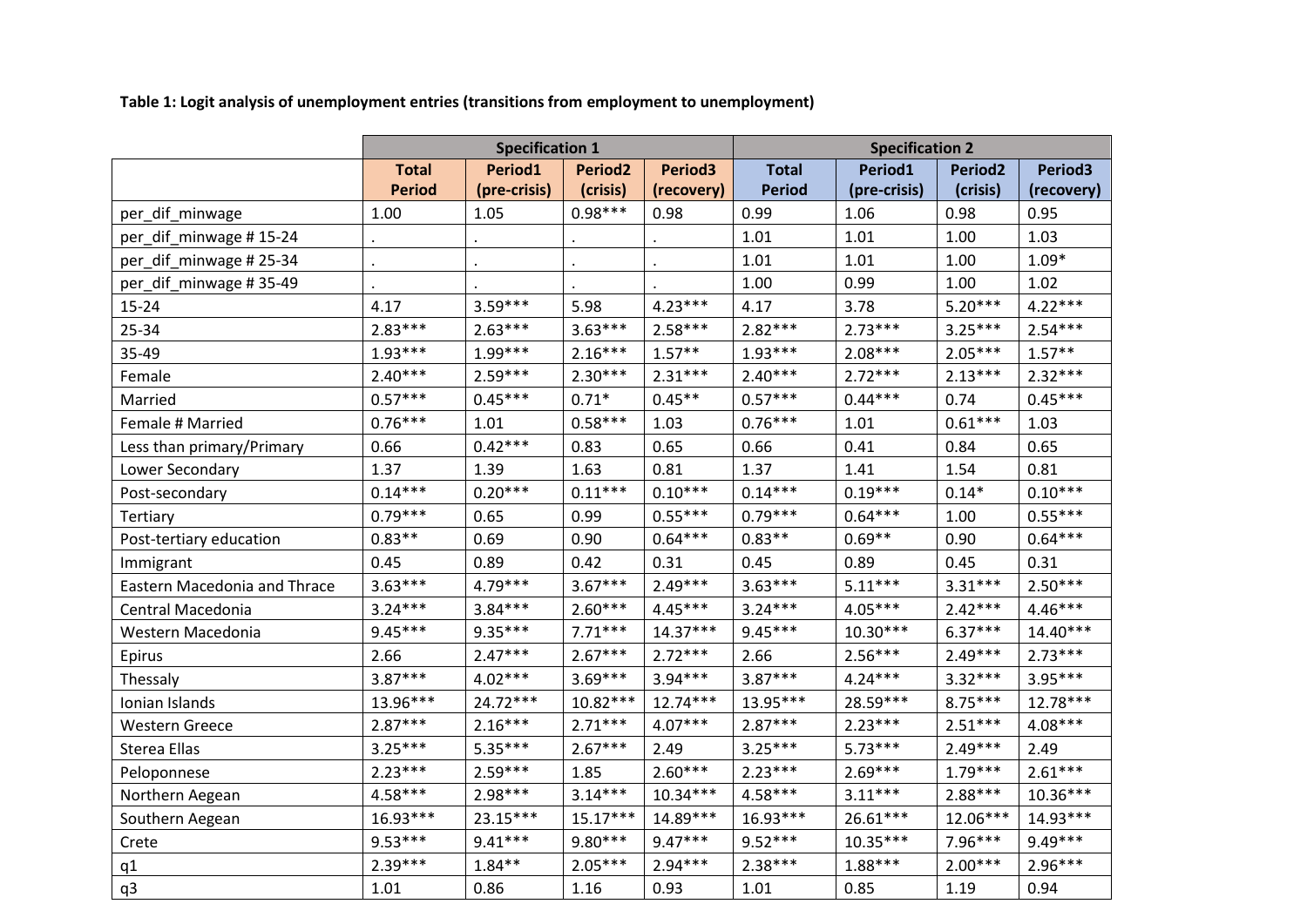| q4         | $2.14***$ | $2.00***$ | $1.88***$ | $3.28***$ | $2.14***$ | $2.02***$ | $1.90***$ | $3.29***$ |
|------------|-----------|-----------|-----------|-----------|-----------|-----------|-----------|-----------|
| qoq_diff   | $0.94***$ | $1.13***$ | 1.01      | 0.96      | $0.94***$ | $1.14***$ | 1.01      | 0.96      |
| cons       | 0.00      | 0.00      | 0.00      | 0.00      | 0.00      | 0.00      | 0.00      | 0.00      |
|            |           |           |           |           |           |           |           |           |
|            |           |           |           |           |           |           |           |           |
| /Insig2u   | $9.17***$ | $8.73***$ | $9.45***$ | $9.81***$ | $9.16***$ | $9.93***$ | $7.50***$ | $9.86***$ |
| <b>AIC</b> | 124,738   | 31,264    | 66,363    | 26,336    | 124,742   | 31,256    | 66,343    | 26,337    |
| <b>BIC</b> | 125.043   | 31,564    | 66,637    | 26,610    | 125,083   | 31,577    | 66,694    | 26,641    |

**Table 2: Logit analysis of unemployment exits (transitions from unemployment to employment)** 

|                              | <b>Specification 1</b> |              |                |                     | <b>Specification 2</b> |              |                |                     |
|------------------------------|------------------------|--------------|----------------|---------------------|------------------------|--------------|----------------|---------------------|
|                              | <b>Total</b>           | Period1      | <b>Period2</b> | Period <sub>3</sub> | <b>Total</b>           | Period1      | <b>Period2</b> | Period <sub>3</sub> |
|                              | <b>Period</b>          | (pre-crisis) | (crisis)       | (recovery)          | <b>Period</b>          | (pre-crisis) | (crisis)       | (recovery)          |
| per_dif_minwage              | $1.04***$              | $1.07***$    | $1.03***$      | $1.04***$           | $1.02***$              | 1.02         | $1.03***$      | $1.05***$           |
| per_dif_minwage #15-24       |                        |              |                |                     | $1.03**$               | $1.08***$    | 1.01           | 1.00                |
| per_dif_minwage # 25-34      |                        |              |                |                     | 1.02                   | $1.05*$      | 1.01           | 0.99                |
| per_dif_minwage #35-49       |                        |              |                |                     | 1.01                   | $1.05*$      | 1.01           | 0.99                |
| 15-24                        | $1.51***$              | 1.01         | $1.35***$      | $1.76***$           | $1.52***$              | 0.99         | $1.36***$      | $1.76***$           |
| 25-34                        | $1.71***$              | $1.20*$      | $1.61***$      | $1.91***$           | $1.71***$              | $1.19*$      | $1.62***$      | $1.92***$           |
| 35-49                        | $1.48***$              | $1.16*$      | $1.49***$      | $1.60***$           | $1.48***$              | 1.15         | $1.50***$      | $1.61***$           |
| Female                       | $0.71***$              | $0.50***$    | $0.76***$      | 0.92                | $0.71***$              | $0.50***$    | $0.76***$      | 0.92                |
| Married                      | $1.72***$              | $1.74***$    | $1.62***$      | $1.89***$           | $1.72***$              | $1.74***$    | $1.62***$      | $1.89***$           |
| Female # Married             | $0.54***$              | $0.54***$    | $0.53***$      | $0.49***$           | $0.54***$              | $0.54***$    | $0.53***$      | $0.49***$           |
| Less than primary/Primary    | $1.30***$              | $1.56***$    | $1.25*$        | 1.10                | $1.30***$              | $1.56***$    | $1.25*$        | 1.10                |
| Lower Secondary              | 1.31                   | $2.57***$    | 0.99           | $0.28*$             | 1.31                   | $2.56***$    | 0.99           | $0.28*$             |
| Post-secondary               | 1.10                   | 1.29         | 1.02           | 0.52                | 1.10                   | 1.28         | 1.02           | 0.52                |
| Tertiary                     | $1.33***$              | 1.34         | $1.37**$       | 1.24                | $1.33***$              | 1.34         | $1.37**$       | 1.25                |
| Post-tertiary education      | 1.12                   | $1.42*$      | 1.08           | 1.00                | 1.12                   | $1.42*$      | 1.08           | 1.00                |
| Immigrant                    | $0.52***$              | $0.50***$    | $0.52***$      | $0.42***$           | $0.52***$              | $0.51***$    | $0.52***$      | $0.42***$           |
| Eastern Macedonia and Thrace | $2.54***$              | $2.17***$    | $2.96***$      | $2.28***$           | $2.55***$              | $2.17***$    | $2.96***$      | $2.28***$           |
| Central Macedonia            | $2.30***$              | $2.11***$    | $2.16***$      | $2.74***$           | $2.30***$              | $2.11***$    | $2.16***$      | $2.74***$           |
| Western Macedonia            | $1.79***$              | $1.30*$      | $1.87***$      | $2.13***$           | $1.79***$              | $1.29*$      | $1.87***$      | $2.14***$           |
| Epirus                       | $2.11***$              | 1.05         | $2.84***$      | $2.39***$           | $2.11***$              | 1.05         | $2.84***$      | $2.39***$           |
| Thessaly                     | $3.00***$              | $1.77***$    | $3.87***$      | $3.04***$           | $3.00***$              | $1.77***$    | $3.87***$      | $3.04***$           |